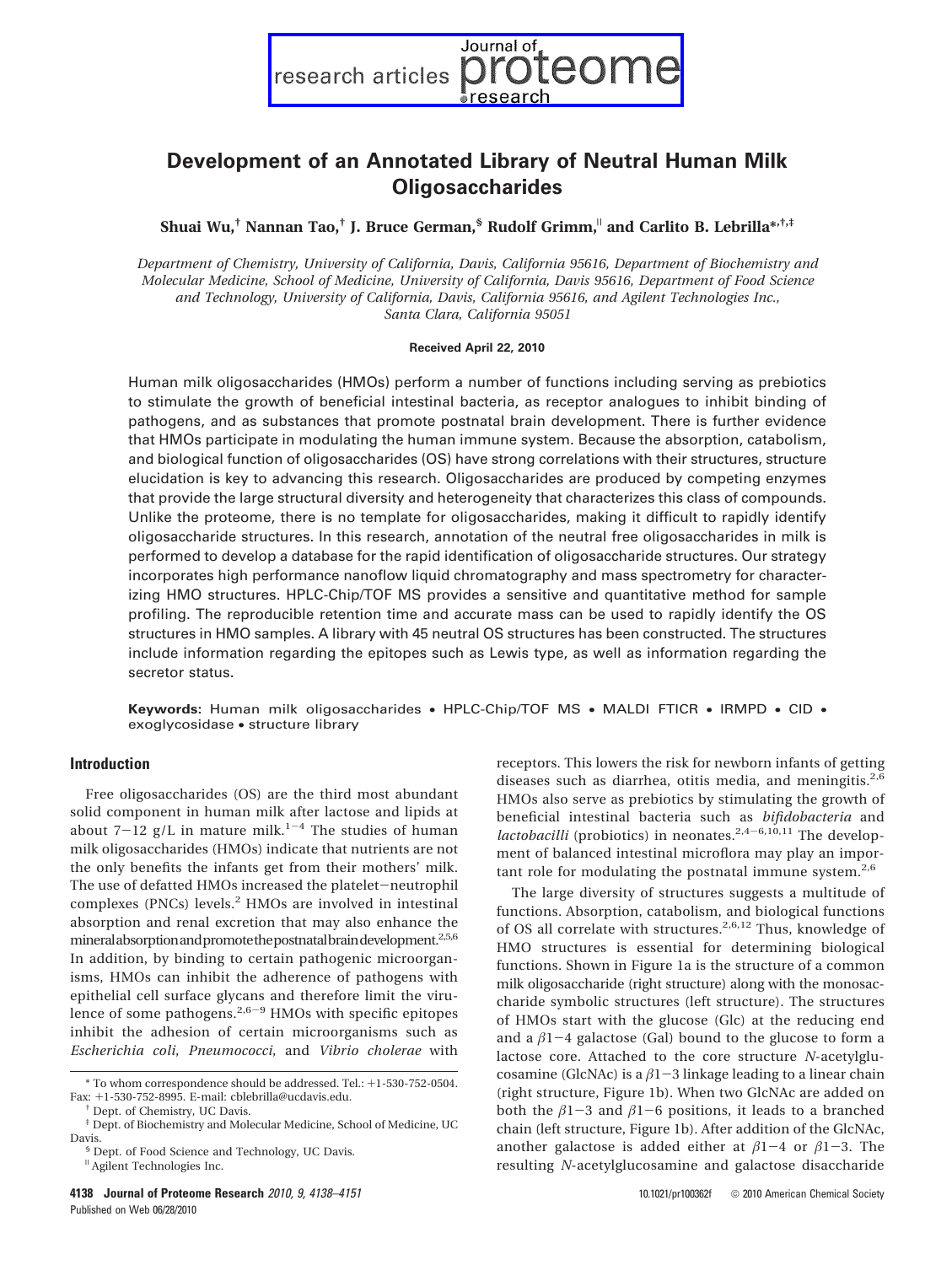

**Figure 1.** (a) An illustration of an HMO structure with the key for interpreting symbols. (b) Examples of "branched" and "linear" HMO structures.

may repeat as many as 25 times. The structures for HMOs can be further diversified by fucosylation and sialylation on vital positions.<sup>7</sup> Fucosylation on the reducing end always yields Fuc( $\alpha$ 1-3), whereas on the nonreducing end the Fuc( $\alpha$ 1-2) is dominant, which is found in secretors.<sup>12</sup> Another Lewis gene-dependent fucosyltransferase forms either  $\alpha$ 1-3 or  $\alpha$ 1-4 fucose on GlcNAc. Sialylation occurs on the nonreducing terminal attaching either  $\alpha$ 2-3 or  $\alpha$ 2-6 sialic acid (NeuAc) to galactose, whereas on GlcNAc it forms only  $\alpha$ 2-6 linkages (Figure 1b).<sup>7,13</sup>

Numerous techniques have been used to analyze the structures of HMOs including high performance liquid chromatography (HPLC), high pH anion-exchange chromatography (HPAEC), and capillary electrophoresis (CE) for sample separation and nuclear magnetic resonance (NMR) and mass spectrometry (MS) for structure characterization.<sup>13-26</sup> So far, more than 200 oligosaccharides from human milk have been reported and more than 90 different oligosaccharide structures have been published.<sup>7,27-29</sup> However, those who want to study milk OS need to repeat the complicated sample separation and timeconsuming data analysis to confirm the HMO structures in their own samples.

In this research, an oligosaccharide library is constructed on the basis of the retention times and accurate masses obtained from nano-LC coupled to MS in order to provide a facile and sensitive method for identifying OS structures from biological mixtures.30-<sup>32</sup> The instrument employs microchip-based nanoLC technology with a column packed with porous graphitized carbon  $(PGC)$ .<sup>33-35</sup> An orthogonal time-of-flight (TOF) mass spectrometer is used as the detector and coupled to the nano-LC via nano electrospray ionization (nano-ESI). Structural analysis is also performed by MALDI FTICR-MS with collision induced dissociation  $(CID)^{36-38}$  and infrared multiphoton dissociation (IRMPD). $39-41$  Together with controlled exoglycosidase digestion, the specific linkages between monosaccharides were elucidated.<sup>42,43</sup> Because the retention time (RT) is highly reproducible on the HPLC-Chip/TOF MS, the oligosaccharide structures from milk samples can be rapidly identified by simply matching the retention times and accurate masses from the library.<sup>27,44</sup>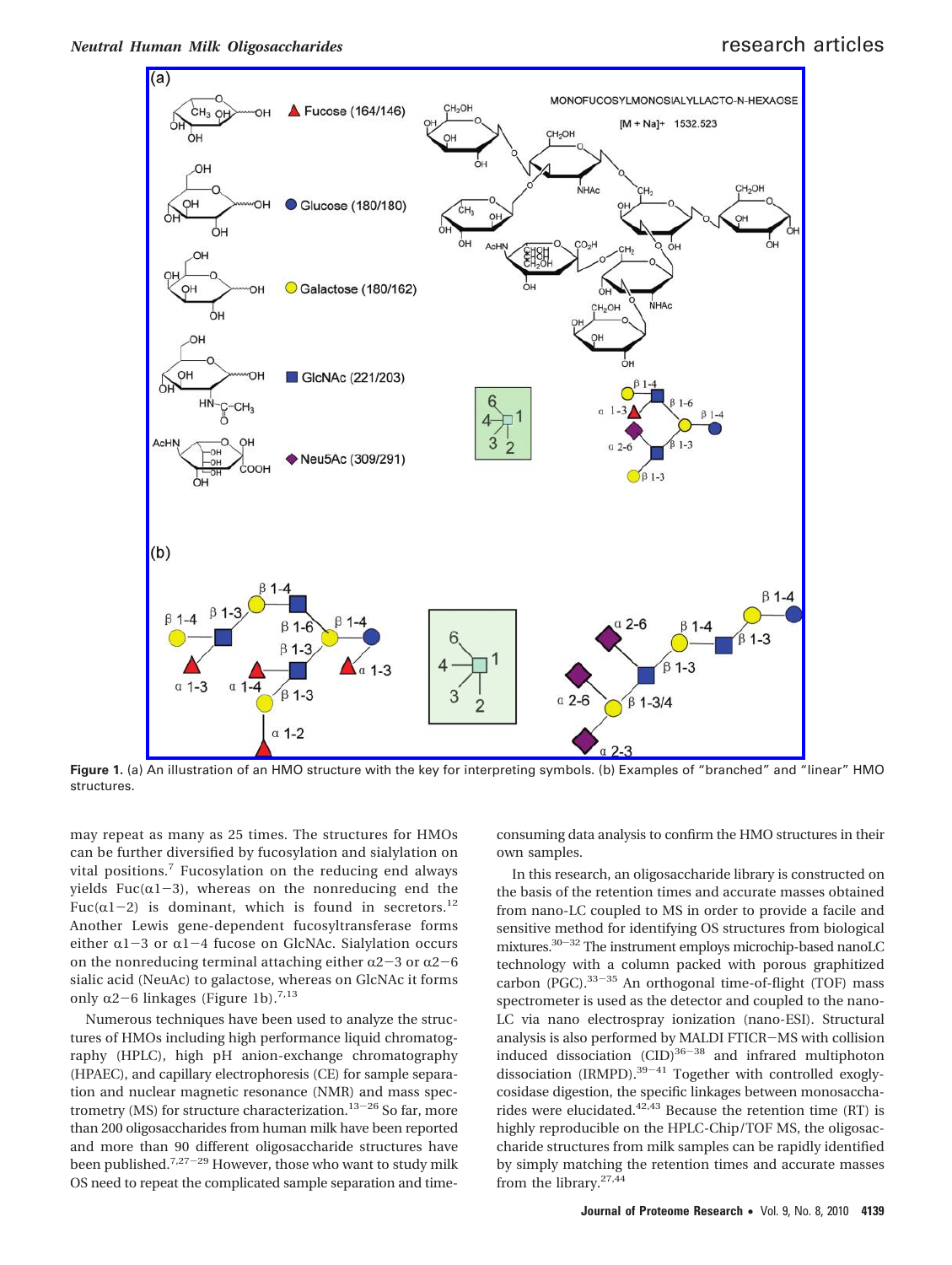## research articles **Wu et al.**

### **Experimental Section**

**Reagents and Materials.** OS were extracted from human milk obtained from the milk banks in San Jose, CA and Austin, TX. The extraction method was the same as in our previous publication.27,45 Sodium borohydride (98%) and 2,5-dihydroxybenzoic acid (DHB) were purchased from Sigma-Aldrich (St. Louis, MO). Nonporous graphitized carbon cartridges (GCC, 150 mg bed weight, 4 mL cartridge volume) were bought from Alltech (Deerfield, IL). Standard HMOs were purchased from Dextra Laboratories (Earley Gate, U.K.).  $\alpha(1-2)$ -Fucosidase was from EMD Calbiochem (La Jolla, CA).  $\beta(1-3)$ -Galactosidase was from New England Biolab (Beverly, MA).  $\beta(1-4)$ -Galactosidase was from ProZyme (San Leandro, CA).  $\alpha(1-3,4)$ -Fucosidase was from Sigma-Aldrich (St. Louis, MO). All other reagents were of analytical or HPLC grade.

**Oligosaccharide Reduction and Purification.** The extracted HMOs (50 mg in 250 *µ*L of deionized water) were reduced by 250 *µ*L of 2.0 M sodium borohydride in a water bath at 42 °C for 17 h. The reaction product was desalted and purified by solid phase extraction (SPE) using GCC.<sup>46</sup> Prior to use, the GCC was conditioned by 6 mL of 80% acetonitrile (ACN) in water (v/v) with 0.1% trifluoroacetic acid (TFA, v/v) and then 6 mL of deionized water. After loading the OS sample on the GCC, the cartridges were washed with 2.5 mL of deionized water for 8 times to remove the salts. The OS were eluted with 6 mL of 20% ACN in water  $(v/v)$  and 6 mL of 40% ACN in water  $(v/v)$ with 0.05% TFA. After the GCC fractions were combined, the sample was dried in vacuo and reconstituted with nanopure water before MS analysis.

**HPLC-Chip/TOF MS Analysis.** The pooled HMOs sample was analyzed by an Agilent 6200 HPLC-Chip/TOF MS instrument (Agilent Technologies, Santa Clara, CA) equipped with a capillary pump as the loading pump for sample enrichment, a nanopump as the analytical pump for sample separation, a microwell-plate autosampler maintained at 6 °C by the thermostat, HPLC-Chip cube as interface, and Agilent 6210 TOF MS. The micro-Chip consisted of an enrichment column with a volume of 40 nL and an analytical column 43 mm  $\times$  0.075 mm i.d., which were both packed with PGC with a 5 *µ*m pore size. Both pumps use binary solvent: **A**, 3.0% ACN/water (v/v) with 0.1% formic acid; **B**, 90% ACN/water (v/v) with 0.1% formic acid. A flow rate of 4 *µ*L/min of solvent A was used for sample loading with  $1 \mu$ L injection volume. A 45 min gradient delivered by a nanoflow pump with a flow rate of 0.3 *µ*L/min was used for separation: 2.5-20.0 min, 0-16% B; 20.0-30.0 min, 16-44% B; 30.0-35.0 min, 44-100% B; 35.0-45.0 min, 100% B; and a 20 min equilibration time at 0% B. The data was collected in the positive mode and calibrated by a dual nebulizer electrospray source with internal calibrant ions with a wide mass range: *m*/*z* 118.086, 322.048, 622.029, 922.010, 1221.991, 1521.972, 1821.952, 2121.933, 2421.914 and 2721.895.

Data analysis was performed on Analyst QS 1.1 software and deconvoluted by Agilent Mass Hunter (Agilent Technologies Inc.). The composition of each HMO was calculated by an inhouse software, Glycan Finder, written in Igor Pro (Wavemetrics, Inc.). The output of the Glycan Finder consisted of measured mass, calculated mass with mass error, and composition of each single oligosaccharide sorted on the basis of retention times and intensities.

Nineteen standard milk OS obtained from commercial sources were reduced and introduced into the HPLC-Chip/TOF under identical conditions. The reproducibility of the LC

retention time is excellent and typically less than 5 s on samples run on the same days. The mass error is less than 5 ppm. The corresponding structures in the milk pool were determined by matching the retention times and accurate masses against the standards.

**Separation of HMOs by HPLC.** The reduced HMOs were separated on an Agilent Hewlett-Packard Series 1100 HPLC instrument with Hypercarb PGC column (100 mm  $\times$  2.1 mm, 5 *µ*m particle size, Thermoquest, Hypersil Division) detected at 206 and 254 nm. The sample was eluted by solvent nanopure water (A) and ACN (B) with the flow rate of 0.25 mL/min and a gradient of 0.0-25.0 min, 0-15% B; 25.0-50.0 min, 15-40% B; 50.0-70.0 min, 40-100% B. A total of 80 fractions were collected, dried, and reconstituted with  $25 \mu L$  nanopure water before analyzed by MALDI FTICR-MS.

**Analyze HPLC Fractions by MALDI FTICR.** The HiRes MALDI FTICR (IonSpec, Irvine, CA) has an external MALDI source with a pulsed 355 nm Nd:YAG laser, a hexapole ion guide, an ultrahigh vacuum system maintained by two turbo pumps, one cryopump, and a 7.0 T shielded superconducting magnet. DHB was used as matrix (8 mg/160 *µ*L in 50% ACN/ water (v/v)) in both positive and negative modes. The HMOs solution (0.5  $\mu$ L) was spotted on a 100-sample stainless steel probe followed by adding 0.25 *µ*L of 0.01 M NaCl solution as a cation dopant and  $0.5 \mu L$  of matrix solution. In the negative mode experiment, no NaCl solution was added. The sample was dried in the vacuum chamber before putting into the ion source.

The IRMPD was performed to examine the structures for HMOs. The precursor ion was isolated in the ICR cell by using the arbitrary-waveform generator and the frequency synthesizer. A continuous-wave Parallax CO<sub>2</sub> laser (10.6 μm wavelength) was used for photon dissociation as described in previous publications.39-<sup>41</sup>

CID was also performed by sustained off resonance irradiation (SORI) using an arbitrary waveform generator. The precursor ion was excited at about 1000 Hz higher than its cyclotron frequency for 1000 ms at 2-8 V. The collision energy was adjusted according to the size of the OS and the degree of fragmentation.

**Exoglycosidase Digestion.** The detailed procedure and condition for digestion was reported in previous publications.<sup>42,43</sup> Typically, buffer solutions were prepared by adding the glacial acetic acid into the 0.1 M ammonium acetate solution until the specific pH value was reached. For certain enzymes, the commercial buffer with the package was used directly for the digestion. 1 *µ*L enzyme solution was added into 1 *µ*L oligosaccharide solution with another 3 *µ*L buffer solution and incubated at 37 °C for certain periods of time depending on the types of enzyme used. The mole ratio of the protein to oligosaccharides is approximately 1:100-200, and varies according to the concentrations of the enzyme provided by different manufacturers. The volume of enzyme added can be changed based on the concentration of the OS sample. The only complication is when an  $\alpha$ -fucose is adjacent to a  $\beta$ -galactose, which blocks the release of the  $\beta$ -galactose due to steric hindrance.<sup>42</sup> The  $\alpha$ -fucosidase needs to be applied first before further digestion with the  $\beta$ -galactosidase.  $\beta$ -galactose without the adjacent  $\alpha$ -fucose is referred to as a "free galactose" in the following discussion. The workflow for elucidating the structures is shown in Supplementary Figure 1.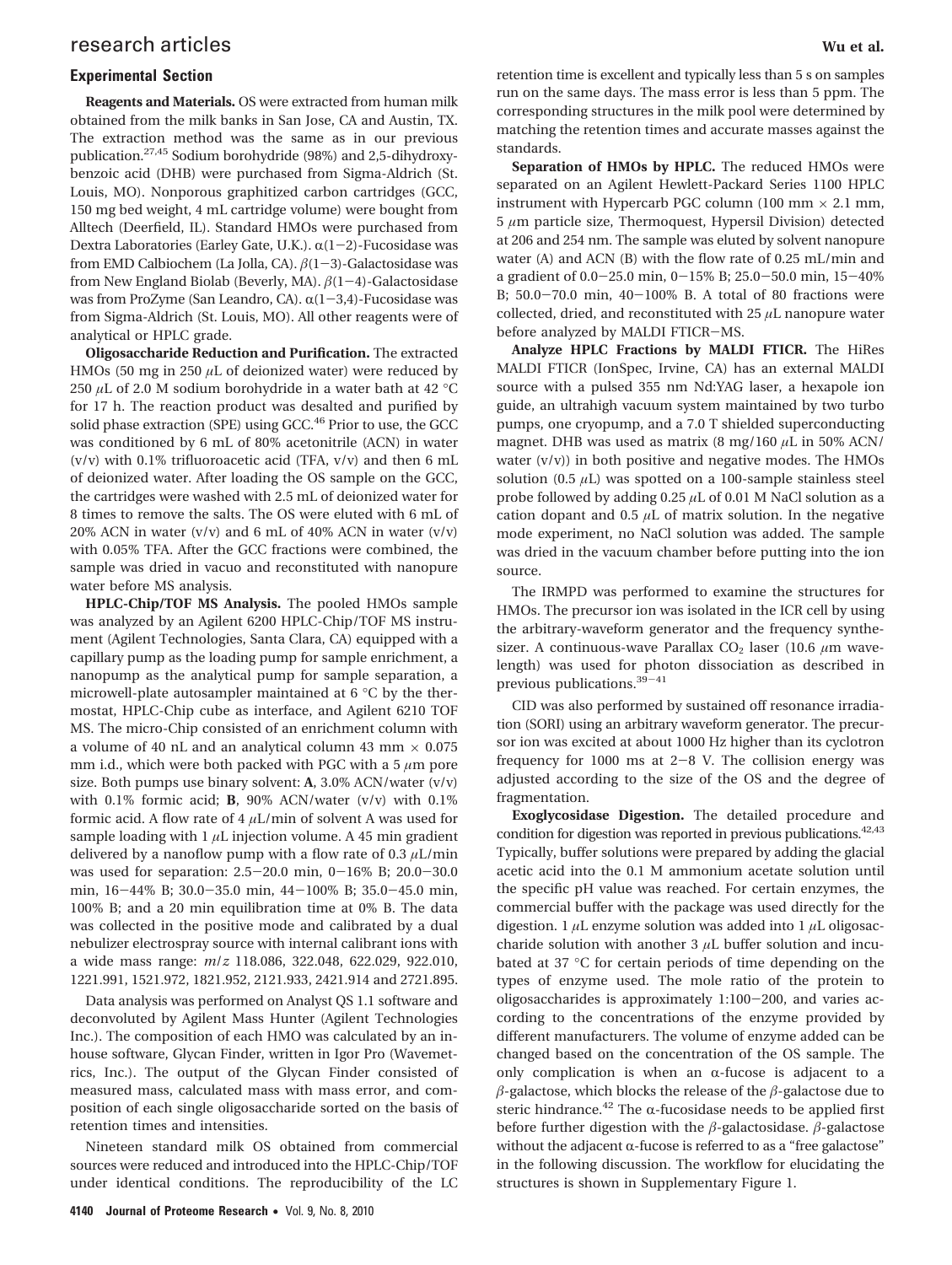

**Figure 2.** LC/MS chromatograms from Chip/TOF MS. (a) Base peak chromatogram (BPC) of five pooled individual HMOs. (b) BPC of milk OS standards consisting of eight compounds. (c) EIC for 1585.586 isomers (with MS inset).

### **Results and Discussion**

**MALDI MS Analysis of Reduced HMOs.** The reduced HMOs were initially analyzed by MALDI FTICR-MS. In the positive mode (Supplementary Figure 2a) the spectrum showed mainly the sodiated ions for reduced neutral HMOs (2.0 Da larger than nonreduced HMOs). The compositions were calculated using an in-house software "oligosaccharide calculator" written in Igor (using a mass accuracy of less than 5 ppm). The ions generated by anionic OS were suppressed by neutral OS in the positive mode. However, the negative ion mode spectrum (Supplementary Figure 2b) gives stronger signals for anionic OS. The results from the MALDI showed that most of the HMOs are fucosylated with up to five fucoses. Most of the anionic HMOs contain only a single sialic acid (*N*-acetylneuraminic acid).47 For this study, we focus on the neutral oligosaccharides elucidation, as the method for anionic analysis differs significantly. Anionic structures will be the focus of a future publication.

**HPLC-Chip/TOF MS Analysis.** HPLC separation with PGC provides a robust and reproducible method for separation of oligosaccharides.27,48,49 In this research, HPLC-Chip/TOF MS is used for the nano-LC separation of the OS with the PGC stationary phase packed into microchip columns. We have previously shown that the HPLC-Chip/TOF MS yields high retention time reproducibility and effective separation of oligosaccharide isomers. $27$  To simplify the chromatogram, HMOs are reduced to eliminate the ambiguity due to the separation of anomers under the HPLC conditions.

Figure 2a shows the base peak chromatogram (BPC) of the HMOs from a pooled sample collected from five donors. Nineteen standard milk OS were obtained from commercial sources and analyzed with the HPLC-Chip/TOF MS. Figure 2b shows the BPC for a mixture consisting of eight commercially obtained standards labeled with the corresponding compound name. Isomers eluted from nano-LC typically have different retention times. OS that overlap in nano-LC separation were mostly of different masses. Figure 2c is the extracted ion chromatogram (EIC) for isomers with the neutral mass 1585.6 (*m*/*z* 793.8 doubly charged, MS inset). The EIC and deconvoluted data showed seven different isomers with their retention

|  |  |  |  |  | Table 1. Seven Isomers with the Same Neutral Mass (1585.6) Detected by HPLC-Chip/TOF from Pooled HMOs Sample |  |
|--|--|--|--|--|--------------------------------------------------------------------------------------------------------------|--|
|--|--|--|--|--|--------------------------------------------------------------------------------------------------------------|--|

| mass (exptl) | mass (calcd) | error (Da) | Hex | Fuc | HexNAc | NeuAc | $RT$ (min) | abundance <sup><i>a</i></sup> |
|--------------|--------------|------------|-----|-----|--------|-------|------------|-------------------------------|
| 1585.585     | 1585.586     | $-0.001$   | b.  |     |        |       | 18.85      | 747 173                       |
| 1585.583     | 1585.586     | $-0.003$   | b.  |     |        |       | 19.89      | 6 403 774                     |
| 1585.585     | 1585.586     | $-0.001$   | b.  |     |        |       | 20.76      | 391 731                       |
| 1585.588     | 1585.586     | 0.002      | b.  |     |        |       | 21.36      | 1 651 982                     |
| 1585.585     | 1585.586     | $-0.002$   | b.  |     | 3      |       | 22.27      | 2 861 336                     |
| 1585.589     | 1585.586     | 0.003      | 5.  |     |        |       | 22.92      | 1 326 146                     |
| 1585.586     | 1585.586     | 0.000      | h.  |     |        |       | 23.47      | 1 846 421                     |
|              |              |            |     |     |        |       |            |                               |

*<sup>a</sup>* The abundance is from HPLC-Chip/TOF counts per second (cps).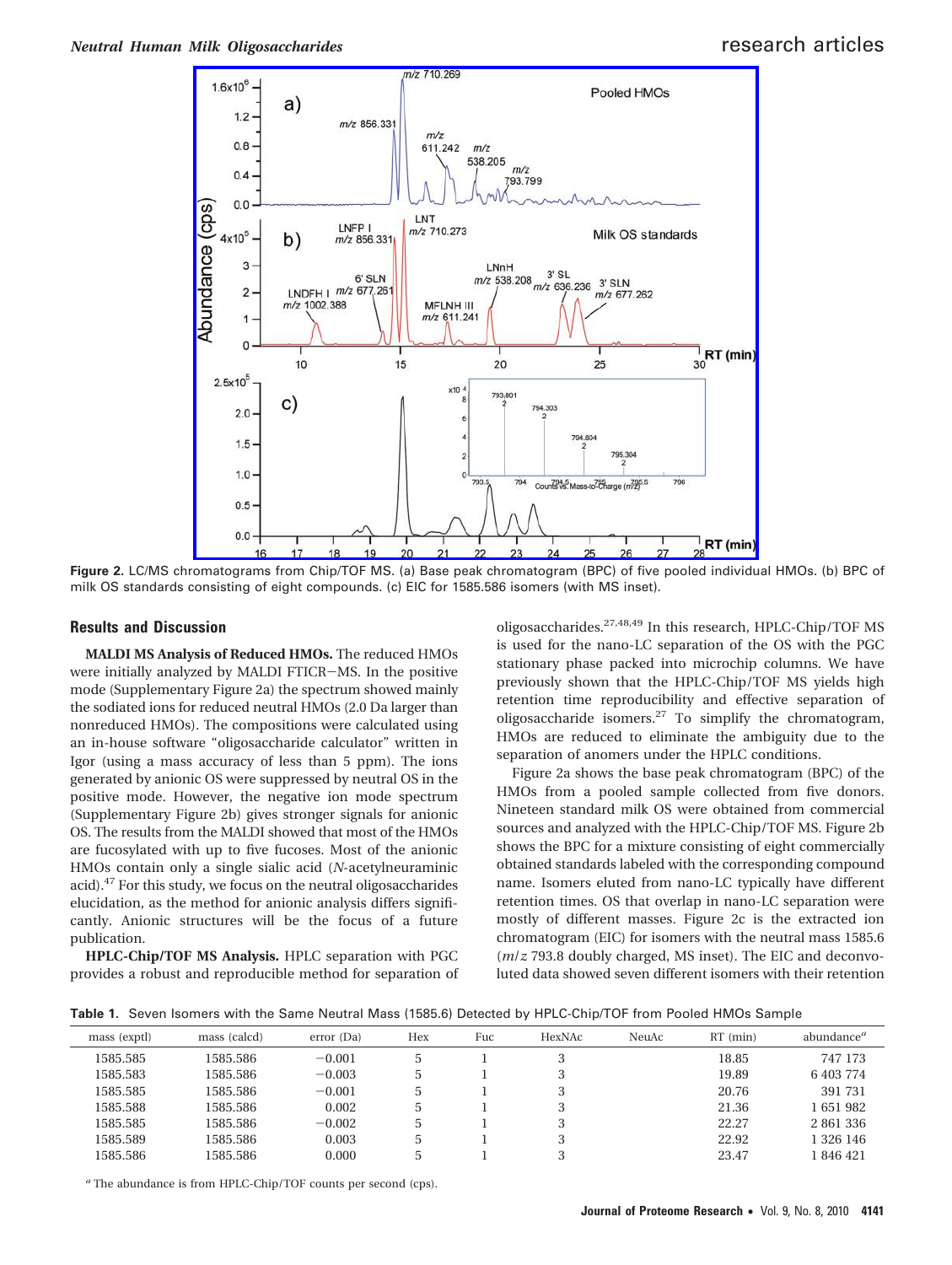

**Figure 3.** Infrared multiphoton dissociation using FTICR-MS of two DFLNH isomers, one linear and one branch, illustrating significantly different fragmentation patterns. In general, isomers have distinct fragmentation that allows differentiation of isomers. Arrows point to diagnostic peaks.

times and relative abundances (Table 1). The reproducibility of the retention times from Chip-LC and the accurate mass from the high performance TOF MS provide a sensitive and efficient method for identifying oligosaccharide structures. By matching the RT against the standard OS (Figure 2a and b), 19 neutral OS structures were determined in this manner from the pooled sample directly.

The most abundant OS in the pooled sample correspond to lacto-*N*-tetraose (LNT) (*m*/*z* 710.3, RT 15.1 min) and lacto-*N*fucopentaose I (LNFP I) (*m*/*z* 856.3, RT 14.6 min). High mass accuracy was obtained by using a dual ESI source assembly, which provides continuous calibration and guarantees high mass accuracy during the entire process. All HMOs found by HPLC-Chip/TOF MS analysis are listed in Supplementary Table 1 with their accurate masses, retention times, monosaccharide compositions and relative abundances all assigned. Over 200 oligosaccharides were found, consistent with our previous report.<sup>27</sup>

**Characterization of Unknown HMO Structures by Tandem MS.** To characterize unknown structures, the pooled sample was first separated using standard off-line HPLC into smaller sample pools. From the HPLC separation, 80 fractions were collected and analyzed by MALDI FTICR as discussed in

the methods section. Less than half, or 34 fractions, were found to have OS. Each fraction was further analyzed by HPLC-Chip/ TOF MS to determine the number of isomers in each fraction.

The HPLC fractions allow the tandem MS and exoglycosidase examination of enriched components. Structural information was obtained by tandem MS (IRMPD or CID). The sequence and connectivity of the saccharide residues are readily determined. The tandem MS data of the 19 HMO standards were used to obtain the characteristic fragmentation behavior of the OS. Isomers with, for example, different branching arrangements will have different fragmentation pathways that generate unique diagnostic peaks. Diagnostic peaks provide structural information, like fingerprints, that when combined allow structural elucidation of the compound.

Supplementary Figure 3 shows the tandem MS (employing IRMPD in the FTICR-MS) for two LNFP isomers in the positive mode. Both spectra have a y type ion<sup>50</sup> [3Hex + 1HexNAc + Na]<sup>+</sup> (*m*/*z* 732.3) due to the loss of the fucose. LNFP II can generate a b type ion  $[2$ Hex + 1HexNAc + 1Fuc + Na]<sup>+</sup> ( $m/z$ ) 696.2) due to the loss of glucose on the reducing end and the sequential loss of a Hex to form  $1$ Hex + 1HexNAc + 1Fuc + Na]<sup>+</sup> (*m*/*z* 534.2). However, in LNFP V these two ions are not found since the fucosylation is on the reducing end, and there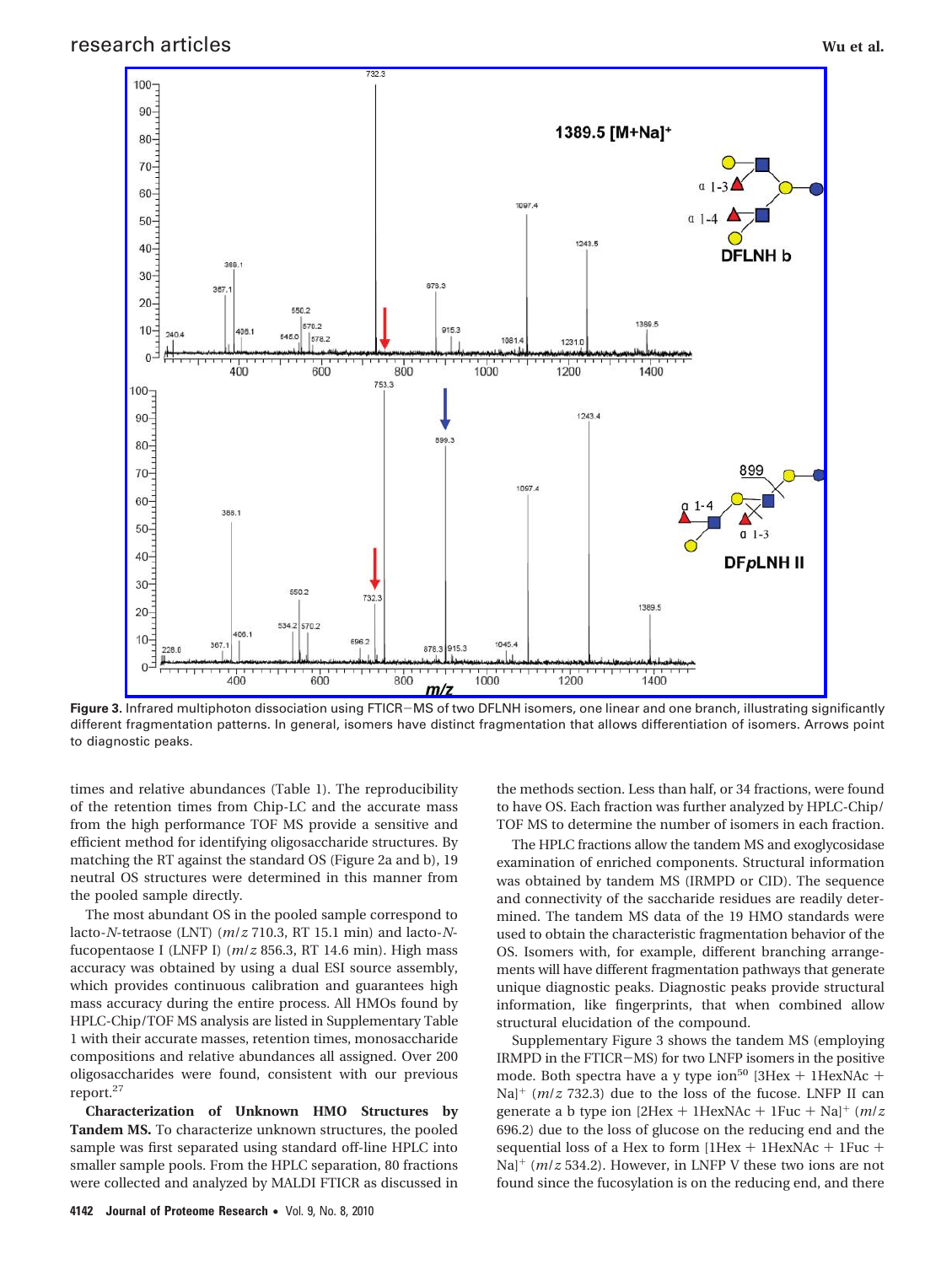### *Neutral Human Milk Oligosaccharides* research articles



**Figure 4.** (a) MALDI-MS of HPLC fraction 21 in the positive mode. (b) LC/MS of fraction 21 shown as BPC and EIC. Middle panel corresponds to *m*/*z* 1243.4 and lower panel to *m*/*z* 1389.5. Differences in *m*/*z* correspond to sodiated versus protonated species.

is no possibility of losing a glucose reducing end without losing the fucose first. Also, LNFP V can form a y ion  $[2$ Hex + 1Fuc + Na<sup> $+$ </sup> (*m*/*z* 513.2) due to the loss of [1Hex + 1HexNAc] from the nonreducing end.

Other tandem MS examples include the IRMPD of DFLNH b and DF*p*LNH II (Figure 3). DF*p*LNH II with the linear structure fragments starting from the reducing end to form a b type ion  $[2$ Hex +  $2$ HexNAc +  $2$ Fuc + Na]<sup>+</sup> (*m*/*z* 1045.4), which sequentially loses one of the fucoses to form [2Hex +  $2$ HexNAc + 1Fuc + Na<sup>+</sup> ( $m/z$  899.3). The same highly intense ion is not observed in DFLNH b, which has a  $\beta$ 1-3 and  $\beta$ 1-6 branch at the lactose core. Another difference between branched and linear structure is the relative abundances of *m*/*z* 753.3 and *m*/*z* 732.3. Since the ion with *m*/*z* 899.3 can lose another fucose to generate *m*/*z* 753.3, it is more abundant than *m*/*z* 732.3 in DF*p*LNH II, whereas with DFLNH b there are more fragmentation pathways that form *m*/*z* 732.3, causing this ion to be more abundant. In general, HMOs with linear and branched chains can be readily identified in this manner.

The strategy for finding unknown structures is illustrated as follows. All HPLC fractions were examined by both MALDI FTICR and Chip/TOF (Figure 4). For example, HPLC fraction 21 contains three major neutral OS, *m*/*z* 732.3 (RT 15.1 min,  $[3$ Hex + 1HexNAc + Na]<sup>+</sup>),  $m/z$  1243.4 (RT 15.7 min, [4Hex + 2HexNAc <sup>+</sup> 1Fuc <sup>+</sup> Na]+), *<sup>m</sup>*/*<sup>z</sup>* 1389.5 (RT 16.1 min, [4Hex + 2HexNAc + 2Fuc + Na]<sup>+</sup>). Among the three OS,  $m/z$  732.3 is determined to be LNT by comparison of the retention time against the standard LNT. Chip/TOF results showed only one major isomer for both *m*/*z* 1243.4 and *m*/*z* 1389.5 (the corresponding protonated ions were shown in Figure 4b). The two ions were examined by IRMPD, which also confirmed their monosaccharide composition (Figure 5). By searching the diagnostic peaks and comparing the fragmentation pattern with standard OS, *m*/*z* 1243.4 was determined to have a branched structure. From the published structures, only three have branched structures with this composition, namely, MFLNH I, MFLNH III, and MFLNnH (Figure 5a). MFLNH III is available as a standard with retention time at 17.3 min. The possible structures for this isomer was narrowed from eight possible isomers to two branched chain isomers, MFLNH I and MFLNnH. However, the possibility of a yet unknown structure cannot be dismissed at this time.

Employing the same method, *m*/*z* 1389.5 was also determined to have a branched structure (Figure 5b). The two species *m*/*z* 1389.5 and *m*/*z* 1243.4 differed only by a fucose but had very similar fragmentation patterns. The possible structures for *m*/*z* 1389.5 can also be narrowed from six isomers to three branched isomers, DFLNHa, DFLNHc, and DFLNnH.

**Employment of Exoglycosidase Reactions for Structural Elucidation.** The tandem MS spectra of reduced HMOs in the positive mode yielded b, y or c, z type ions<sup>50</sup> with little or no cross-ring fragments (a and x ions). The linkages between monosaccharides cannot be determined by tandem MS alone. Exoglycosidasedigestioncanhoweverselectivelycleavemonosaccharides from the nonreducing end, because exoglycosidases are highly specific for the linkages (including the anomeric character) and the monosaccharides.<sup>51</sup> By using the various exoglycosidases in a strategic manner while employing MALDI MS to monitor the products, the linkages between monosaccharides can be determined. However, the reaction time is of some importance as the specificity decreases when the reaction is allowed to continue for too long. Nonetheless, under the right conditions the reaction is highly specific and will not cleave other linkages or other saccharide residues. Since different enzymes will retain activity and specificity even when other enzymes are present, different enzymes can be added stepwise without removal while the reaction is monitored by mass spectrometry. In so doing, the complete structure can be elucidated by combining the results from the MS, the tandem MS, and the exoglycosidase digestion.

Figure 6 is the sequential exoglycosidase digestion of HPLC fraction 21 by  $\alpha(1-2)$  fucosidase and  $\beta(1-3)$  galactosidase, respectively. Figure 6a is the MALDI MS of fraction 21 with  $m/z$  1243.4 and 1389.5. After 5 h of digestion by  $\alpha(1-2)$ fucosidase, the *m*/*z* 1389.5 is nearly all consumed, generating *m*/*z* 1243.4 without further digestion (Figure 6b). The result indicates that  $m/z$  1389.5 has one Fuc( $\alpha$ 1-2), but its digested product and the original  $m/z$  1243.4 both have no Fuc( $\alpha$ 1-2). The possible structures can be further narrowed to DFLNHa and DFLNHc for *m*/*z* 1389.5 and MFLNnH for *m*/*z* 1243.4 (the inset structures in Figure 6b). To determine the structures further, a  $\beta(1-3)$  galactosidase was added directly into the reaction mixture and incubated for another 2 h. Figure 6c indicates that the new peak *m*/*z* 1243.4, which results from the cleavage of 1389.5 and uncleaved 1243.4 (Figure 6b), has a free Gal( $\beta$ 1-3), because it yields a  $m/z$  1081.4 product. Note that the *m*/*z* 1081.4 is as abundant as the original 1389.5 (Figure 6a) suggesting that the original *m*/*z* 1389.5 contains both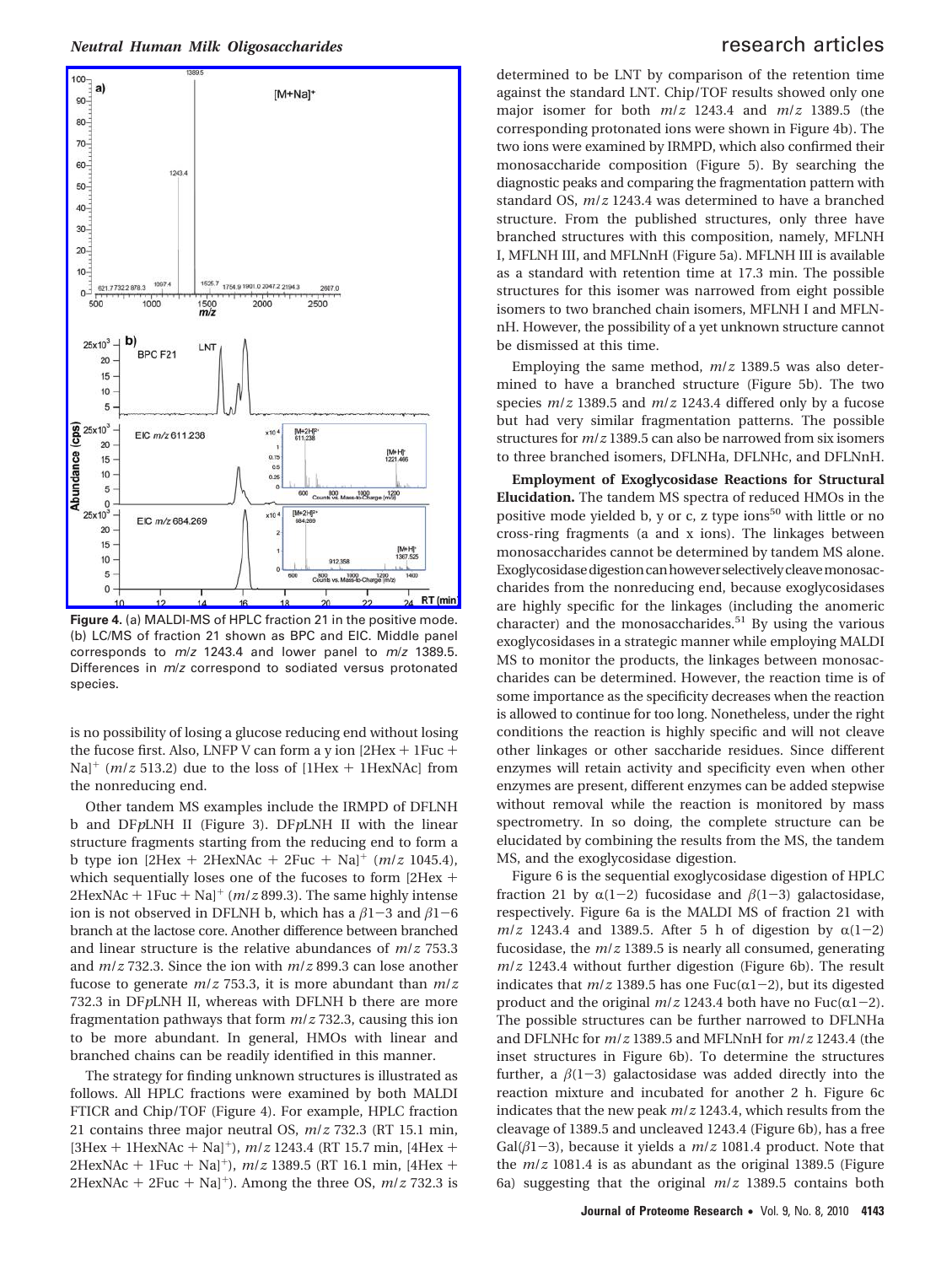

**Figure 5.** IRMPD of (a) *m*/*z* 1243.4 and (b) *m*/*z* 1389.5 from HPLC fraction 21. Possible structures are inset. Structures with arrows are those consistent with tandem MS.

Fuc( $\alpha$ 1-2) and a free Gal( $\beta$ 1-3), which corresponds well to DFLNHa (inset structure in Figure 6c).

To confirm further that the structure of *m*/*z* 1389.5 is DFLNHa and determine the structure of *m*/*z* 1243.4, more digestion experiments were performed. For clarity, Figure 6a is duplicated in Figure 7a. The incubation of the mixture with a  $\beta(1-4)$  galactosidase for 1 h (Figure 7d) generated a new peak  $m/z$  1081.4. The result indicated that one free Gal( $\beta$ 1-4) is present in the species corresponding to *m*/*z* 1243.4. Note that the same enzyme left *m*/*z* 1389.5 intact. Previously, we have shown that Fuc( $\alpha$ 1-2) is not present in  $m/z$  1243.4, suggesting that the fucose is either  $\alpha$ 1-3 or  $\alpha$ 1-4 linked. Reaction of the compound with  $\alpha(1-3,4)$  fucosidase for 1 h (Figure 7b) yielded *m*/*z* 1097.4 and *m*/*z* 1243.4, confirming both the presence of the fucose residues and the absence of  $Fuc(\alpha 1-2)$  for the original peak *m*/*z* 1243.4. The resulting compound was further digested using a  $\beta(1-3)$  galactosidase (Figure 7c) and a  $\beta(1-4)$ galactosidase (Figure 7e) indicated that both free  $\beta$ 1-3 and  $\beta$ 1-4 galactose are present in  $m/z$  1097.4 in Figure 7b, which in turn corresponds to LNH. On the other hand, the original *m*/*z* 1389.5 is DFLNHa, which is further confirmed by comparing the results obtained in Figure 7d and e. The compound corresponding to *m*/*z* 1389.5 is identified to be DFLNHa with a Lewis x epitope.

To ensure that the fucose on *m*/*z* 1243.4 is not on the reducing end with a  $\alpha$ 1-3 linkage (linkage rules mentioned in introduction), CID was performed (Supplementary Figure 4). By adjusting the proper collision energy, CID of *m*/*z* 1243.4 yields the b type ion  $m/z$  1061.4  $[M + Na - 182]^+$  by losing the reducing end. Therefore, the species *m*/*z* 1243.4 is shown to be a new structure annotated in Figure 7a with a Lewis a epitope and not MFLNnH

### **Conclusions**

The library of neutral HMOs is presented in Table 2. It includes 45 structures, with 13 that are new. The larger oligosaccharides are typically highly fucosylated and are often difficult to elucidate completely. In some cases, partial structures are provided when the entire structure cannot be fully elucidated. This library includes structures, accurate masses, and LC retention times. This library provides a valuable template for the rapid identification of HMOs structures. We can now identify any compound in the library from biological samples by simply comparing their retention times and accurate masses to the database.

Examination of the neutral HMO structures generated a few general linkage rules that may be useful for studying the biosynthesis of HMOs (Supplementary Figure 5). The most general observation is that all fucoses are linked  $\alpha$  and all other residues are linked  $\beta$ . The other observations are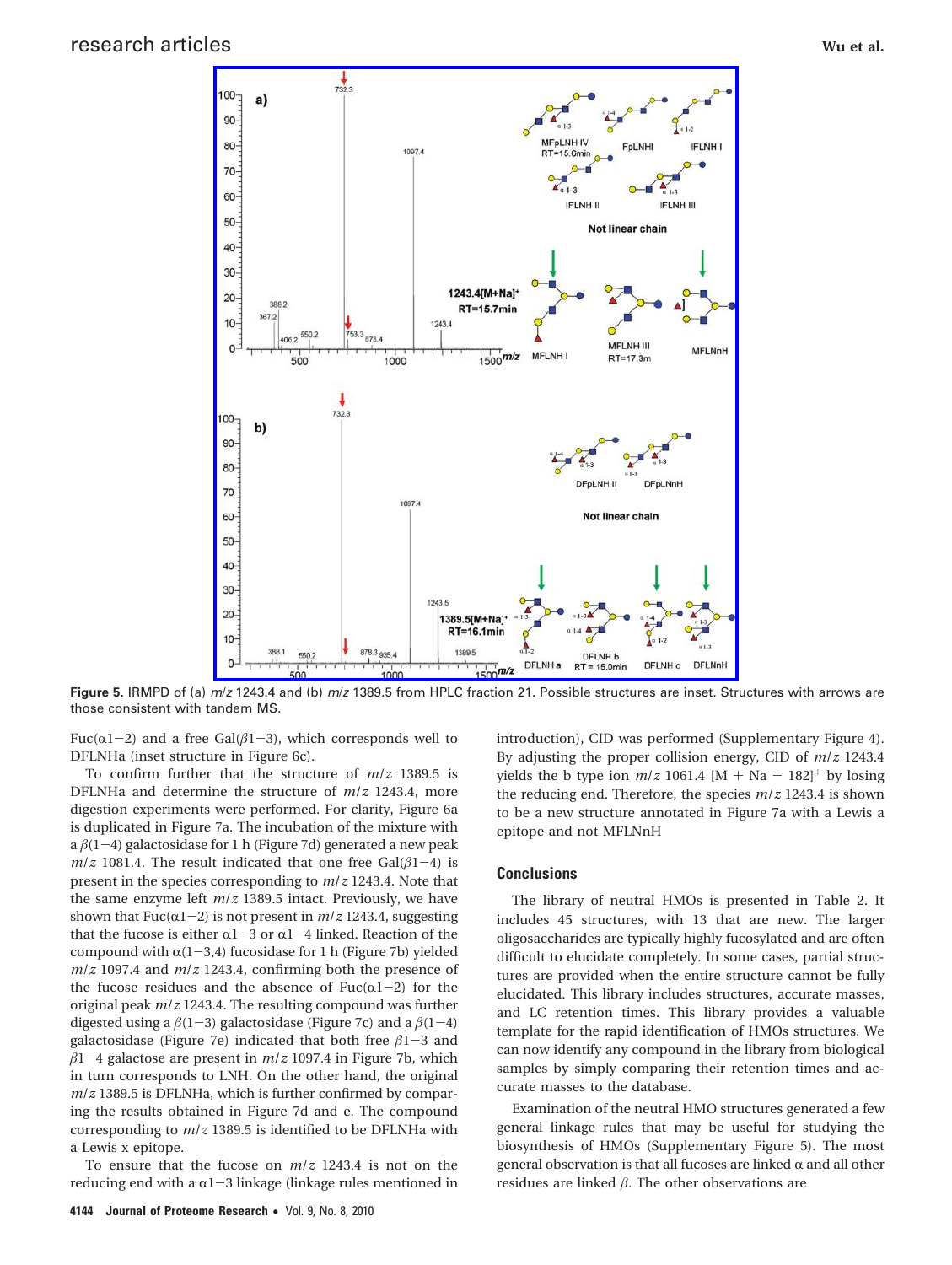

**Figure 6.** Sequential exoglycosidase digestion of HPLC fraction 21. (a) MALDI-MS of fraction 21 before digestion. (b) Digested by  $\alpha(1-2)$ fucosidase for 5 h. (c) Sequentially digested by  $\beta(1-3)$  galactosidase for 2 h.



**Figure 7.** Confirmation of structures and Lewis epitopes in fraction 21 by multiple steps of exoglycosidase digestion.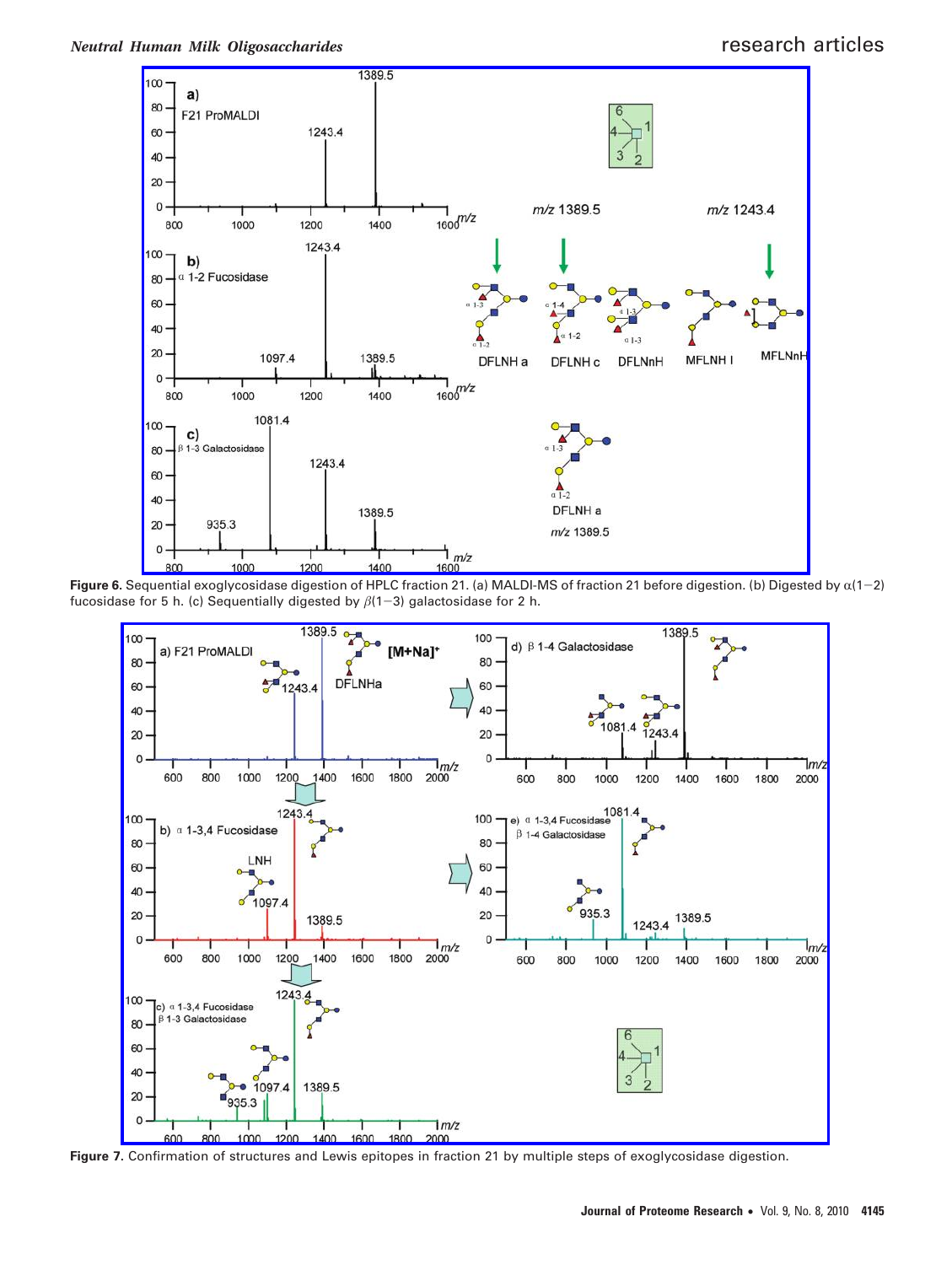# research articles **Wu et al. Wu et al. Wu et al. Wu et al. Wu et al. Wu et al.**

**Table 2.** Partial Library of 45 Structures; Thirteen Are New OS with Possible or Partial Structures for Several Large or Highly Fucosylated OS*<sup>a</sup>*

|      | N.O. Name                                          | Mass (exp) Mass (cal) |          |          | Error Composition | RT    | Abund.   | <b>Structure</b>                             | [Lewis type] Secretor                                                                                                                                                                                                                                                                                                                                                                                                                                                                                                                                                                                                                                                                                                                                                                                                                                                                                                                                                                                                                                                                                                                      | Marker | Reference |
|------|----------------------------------------------------|-----------------------|----------|----------|-------------------|-------|----------|----------------------------------------------|--------------------------------------------------------------------------------------------------------------------------------------------------------------------------------------------------------------------------------------------------------------------------------------------------------------------------------------------------------------------------------------------------------------------------------------------------------------------------------------------------------------------------------------------------------------------------------------------------------------------------------------------------------------------------------------------------------------------------------------------------------------------------------------------------------------------------------------------------------------------------------------------------------------------------------------------------------------------------------------------------------------------------------------------------------------------------------------------------------------------------------------------|--------|-----------|
|      | 1 3'FL                                             | 490.189               | 490.190  | 0.000    | 2100              | 1.31  | 1890133  | $a$ 1-3<br>O                                 |                                                                                                                                                                                                                                                                                                                                                                                                                                                                                                                                                                                                                                                                                                                                                                                                                                                                                                                                                                                                                                                                                                                                            |        | 52        |
|      | 2 LNDFH I                                          | 1001.378              | 1001.380 | $-0.002$ | 3210              | 10.89 | 419803   | $\alpha$ 1-4<br>$\alpha$ 1-2                 | [b]                                                                                                                                                                                                                                                                                                                                                                                                                                                                                                                                                                                                                                                                                                                                                                                                                                                                                                                                                                                                                                                                                                                                        | S      | 53        |
|      | 3 LNDFH II                                         | 1001.381              | 1001.380 | 0.002    | 3210              | 11.01 | 380946   | $a \frac{1}{2}$<br>$a 1-3$                   | $[a] % \begin{center} % \includegraphics[width=\linewidth]{imagesSupplemental_3.png} % \end{center} % \caption { % \textit{DefNet} and \textit{DefNet}~\textit{DefNet}~\textit{DefNet}~\textit{DefNet}~\textit{DefNet}~\textit{DefNet}~\textit{DefNet}~\textit{DefNet}~\textit{DefNet}~\textit{DefNet}~\textit{DefNet}~\textit{DefNet}~\textit{DefNet}~\textit{DefNet}~\textit{DefNet}~\textit{DefNet}~\textit{DefNet}~\textit{DefNet}~\textit{DefNet}~\textit{DefNet}~\textit{DefNet}~\textit{DefNet}$                                                                                                                                                                                                                                                                                                                                                                                                                                                                                                                                                                                                                                    |        | 54        |
|      | 4 LNFP II                                          | 855.320               | 855.322  | $-0.002$ | 3110              | 11.22 | 1077776  | $a$ 1-4<br>$\overline{\bullet}$              | $[{\sf a}]$                                                                                                                                                                                                                                                                                                                                                                                                                                                                                                                                                                                                                                                                                                                                                                                                                                                                                                                                                                                                                                                                                                                                |        | 55        |
|      | 5 A-hepta                                          | 1204.468              | 1204.459 | 0.009    | 3220              | 11.24 | 71112    | OЮ<br>$a$ 1-4<br>$a$ 1-2                     |                                                                                                                                                                                                                                                                                                                                                                                                                                                                                                                                                                                                                                                                                                                                                                                                                                                                                                                                                                                                                                                                                                                                            | s      | 56        |
|      | 6 2'FL                                             | 490.191               | 490.190  | 0.001    | 2100              | 11.69 | 2952268  | $\alpha$ 1-2                                 |                                                                                                                                                                                                                                                                                                                                                                                                                                                                                                                                                                                                                                                                                                                                                                                                                                                                                                                                                                                                                                                                                                                                            | s      | 57        |
|      | 7 DFpLNH II                                        | 1366.522              | 1366.512 | 0.010    | 4220              | 13.67 | 1013387  | $\frac{1}{a}$ 1-3                            | $[{\sf a}]$                                                                                                                                                                                                                                                                                                                                                                                                                                                                                                                                                                                                                                                                                                                                                                                                                                                                                                                                                                                                                                                                                                                                |        | 58        |
|      | 8 LNFP III                                         | 855.323               | 855.322  | 0.001    | 3110              | 14.47 | 196187   | $a$ 1-3                                      | $\left[ \mathsf{X}\right] % \begin{center} \includegraphics[width=\linewidth]{imagesSupplemental_3.png} \end{center} % \vspace{-1em} \caption{The first two two two different values of the two different values of the same parameters. The first two different values of the two different values of the same parameters. The first two different values of the same parameters. The second two different values of the same parameters. The second two different values of the same parameters. The second two different values of the same parameters. The second two different values of the same parameters. The second two different values of the same parameters. The second two different values of the same parameters. The second two different values of the same parameters. The second two different values of the same parameters. The second two different values of the same parameters. The second two different values of the same parameters. The second two different values of the same parameters. The second two different values of the same parameters. The second two different values of the same parameters$ |        | 59        |
|      | 9 LDFT                                             | 636.248               | 636.248  | 0.000    | 2200              | 14.47 | 520323   | $a$ 1-2 $a$ 1-3                              |                                                                                                                                                                                                                                                                                                                                                                                                                                                                                                                                                                                                                                                                                                                                                                                                                                                                                                                                                                                                                                                                                                                                            | s      | 53        |
|      | 10 LNFP I                                          | 855.323               | 855.322  | 0.001    | 3110              | 14.61 | 4207193  | $a$ 1-2                                      |                                                                                                                                                                                                                                                                                                                                                                                                                                                                                                                                                                                                                                                                                                                                                                                                                                                                                                                                                                                                                                                                                                                                            | s      | 60        |
|      | 11 TFLNH                                           | 1512.576              | 1512.570 | 0.006    | 4320              | 14.76 | 1390028  | $a$ 1-3<br>$\alpha$ 1-4<br>$\triangle$ a 1-2 | [X,b]                                                                                                                                                                                                                                                                                                                                                                                                                                                                                                                                                                                                                                                                                                                                                                                                                                                                                                                                                                                                                                                                                                                                      |        | 61,62     |
|      | 12 DFLNH b                                         | 1366.519              | 1366.512 | 0.007    | 4220              | 14.98 | 315922   | $a$ 1-3 $\triangle$<br>$a$ 1-4 $\triangle$   | [x,a]                                                                                                                                                                                                                                                                                                                                                                                                                                                                                                                                                                                                                                                                                                                                                                                                                                                                                                                                                                                                                                                                                                                                      |        | 63        |
|      | 13 LNFP V                                          | 855.322               | 855.322  | 0.000    | 3110              | 15.05 | 158407   |                                              |                                                                                                                                                                                                                                                                                                                                                                                                                                                                                                                                                                                                                                                                                                                                                                                                                                                                                                                                                                                                                                                                                                                                            |        | 64        |
|      | <b>14 LNT</b>                                      | 709.266               | 709.264  | 0.002    | 3010              | 15.09 | 25707820 |                                              |                                                                                                                                                                                                                                                                                                                                                                                                                                                                                                                                                                                                                                                                                                                                                                                                                                                                                                                                                                                                                                                                                                                                            |        | 65        |
|      | 15 LNnT                                            | 709.265               | 709.264  | 0.001    | 3010              | 15.20 | 3027201  |                                              |                                                                                                                                                                                                                                                                                                                                                                                                                                                                                                                                                                                                                                                                                                                                                                                                                                                                                                                                                                                                                                                                                                                                            |        | 66        |
|      | 16 MFpLNH IV                                       | 1220.474              | 1220.454 | 0.020    | 4120              | 15.64 | 2147730  | $\alpha$ 1-3                                 |                                                                                                                                                                                                                                                                                                                                                                                                                                                                                                                                                                                                                                                                                                                                                                                                                                                                                                                                                                                                                                                                                                                                            |        | 62        |
|      | 17 4120a                                           | 1220.459              | 1220.454 | 0.005    | 4120              | 16.02 | 3014724  |                                              | $[{\tt a}]$                                                                                                                                                                                                                                                                                                                                                                                                                                                                                                                                                                                                                                                                                                                                                                                                                                                                                                                                                                                                                                                                                                                                |        |           |
|      | 18 DFLNHa                                          | 1366.514              | 1366.512 | 0.002    | 4220              | 16.30 | 13218526 | $a1-3$                                       | $[ \times ]$                                                                                                                                                                                                                                                                                                                                                                                                                                                                                                                                                                                                                                                                                                                                                                                                                                                                                                                                                                                                                                                                                                                               | S      | 58        |
| 4146 | Journal of Proteome Research . Vol. 9, No. 8, 2010 |                       |          |          |                   |       |          | $\frac{1}{a}$ 1-2                            |                                                                                                                                                                                                                                                                                                                                                                                                                                                                                                                                                                                                                                                                                                                                                                                                                                                                                                                                                                                                                                                                                                                                            |        |           |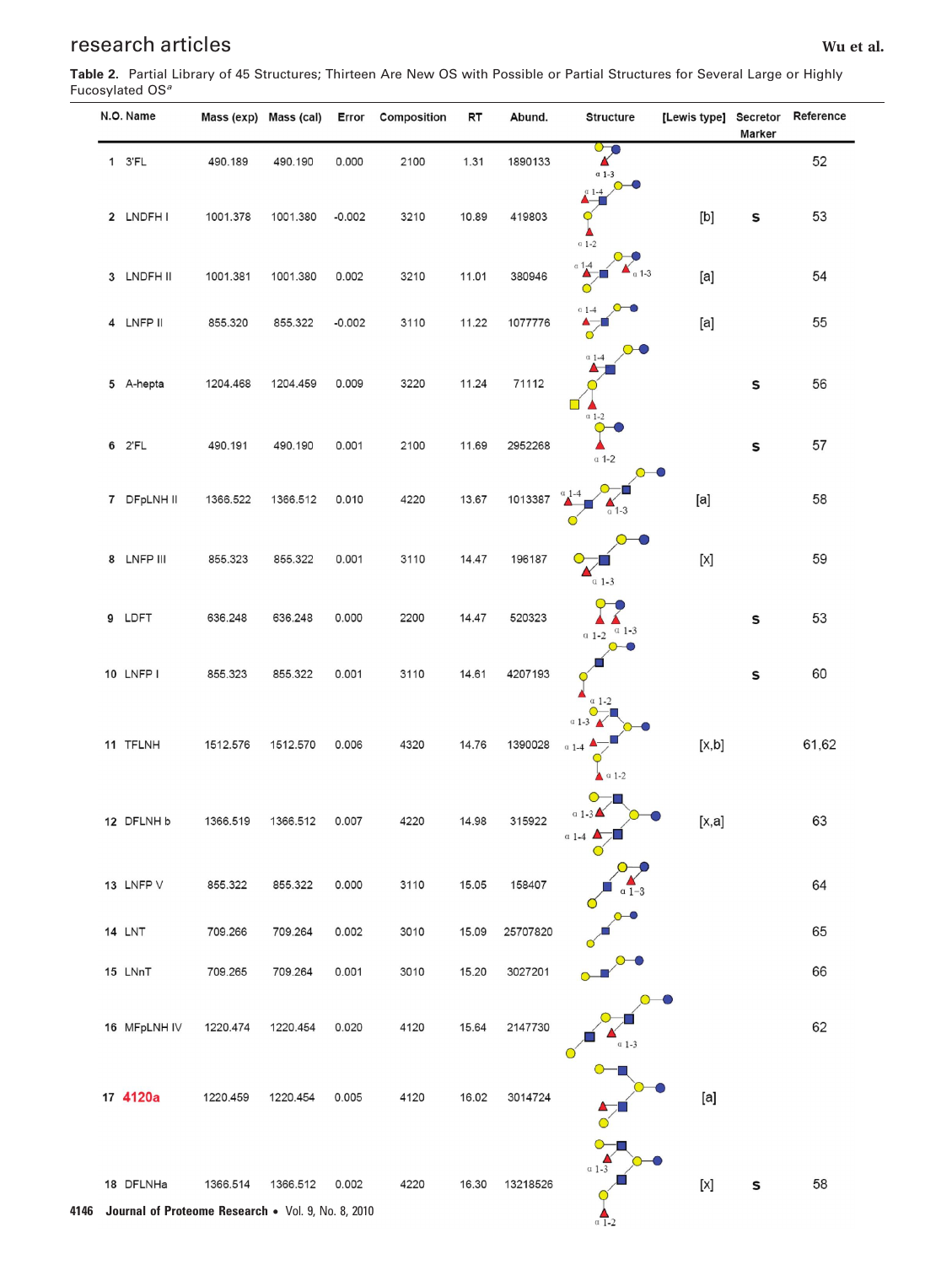# *Neutral Human Milk Oligosaccharides* research articles

**Table 2.** Continued

| N.O. Name                  |          | Mass (exp) Mass (cal) |          | Error Composition | RT    | Abund.   | <b>Structure</b>                                               | [Lewis type] Secretor Reference                                                                                                                                                                                                                                                                                                                                                                                                                                                                                                                                                                 | Marker |    |
|----------------------------|----------|-----------------------|----------|-------------------|-------|----------|----------------------------------------------------------------|-------------------------------------------------------------------------------------------------------------------------------------------------------------------------------------------------------------------------------------------------------------------------------------------------------------------------------------------------------------------------------------------------------------------------------------------------------------------------------------------------------------------------------------------------------------------------------------------------|--------|----|
| 19 MFLNH III               | 1220.464 | 1220.454              | 0.010    | 4120              | 17.29 | 806057   | ⊙<br>$a$ 1-3<br>O<br>$\circ$                                   | $[ \times ]$                                                                                                                                                                                                                                                                                                                                                                                                                                                                                                                                                                                    |        | 63 |
| 20 MFLNH I                 | 1220.458 | 1220.454              | 0.004    | 4120              | 17.70 | 3770129  | $\alpha$ 1–2                                                   |                                                                                                                                                                                                                                                                                                                                                                                                                                                                                                                                                                                                 | s      | 58 |
| 21 DFLNO I                 | 1731.644 | 1731.644              | 0.000    | 5230              | 17.95 | 1453837  | $a$ 1-3                                                        | $[ \times ]$                                                                                                                                                                                                                                                                                                                                                                                                                                                                                                                                                                                    |        | 67 |
| 22 Tetra-iso-<br>LNO       | 2023.763 | 2023.760              | 0.003    | 5430              | 18.33 | 3224591  | $a1-3$<br>$a1-4$<br>a1<br>$\alpha$ 1-2                         | $[b] \centering% \includegraphics[width=1.0\textwidth]{figs/fig_4.pdf} \caption{The 3D (top) and the 4D (bottom) of the 3D (bottom) of the 3D (bottom) of the 3D (bottom) of the 3D (bottom). The 3D (bottom) is the 3D (bottom).} \label{fig:1}$                                                                                                                                                                                                                                                                                                                                               | s      | 68 |
| 23 IFLNH III               | 1220.455 | 1220.454              | 0.001    | 4120              | 18.44 | 1588579  | $a$ 1-3                                                        |                                                                                                                                                                                                                                                                                                                                                                                                                                                                                                                                                                                                 |        | 16 |
| 24 TFILNO                  | 1877.702 | 1877.702              | 0.000    | 5330              | 18.50 | 4815678  | $\alpha$ 1-3<br>$\alpha$ 1-2<br>$a$ 1-2                        |                                                                                                                                                                                                                                                                                                                                                                                                                                                                                                                                                                                                 | s      | 69 |
| <b>25 LNH</b>              | 1074.402 | 1074.396              | 0.006    | 4020              | 18.82 | 862591   |                                                                |                                                                                                                                                                                                                                                                                                                                                                                                                                                                                                                                                                                                 |        | 70 |
| 26 DFLNnO II               | 1731.642 | 1731.644              | $-0.002$ | 5230              | 18.93 | 6872706  | $01 - 3$<br>$a$ 1-3                                            | $[ \times ]$                                                                                                                                                                                                                                                                                                                                                                                                                                                                                                                                                                                    |        | 67 |
| 27 LNnH                    | 1074.395 | 1074.396              | $-0.002$ | 4020              | 19.47 | 20764678 |                                                                |                                                                                                                                                                                                                                                                                                                                                                                                                                                                                                                                                                                                 |        | 71 |
| 28 5330a                   | 1877.699 | 1877.702              | $-0.003$ | 5330              | 19.61 | 5121388  | $a1-$<br>$a$ 1-2                                               | $[b] \centering% \includegraphics[width=1.0\textwidth]{figs/fig_4.pdf} \includegraphics[width=1.0\textwidth]{figs/fig_4.pdf} \includegraphics[width=1.0\textwidth]{figs/fig_4.pdf} \includegraphics[width=1.0\textwidth]{figs/fig_4.pdf} \includegraphics[width=1.0\textwidth]{figs/fig_4.pdf} \includegraphics[width=1.0\textwidth]{figs/fig_4.pdf} \includegraphics[width=1.0\textwidth]{figs/fig_4.pdf} \includegraphics[width=1.0\textwidth]{figs/fig_4.pdf} \includegraphics[width=1.0\textwidth]{figs/fig_4.pdf} \includegraphics[width=1.0\textwidth]{figs/fig_4.pdf} \includegraphics[$ | S      |    |
| 29 5230a                   | 1731.642 | 1731.644              | $-0.002$ | 5230              | 19.76 | 1740807  | $\alpha$ 1-3<br>$\alpha$ 1-2                                   |                                                                                                                                                                                                                                                                                                                                                                                                                                                                                                                                                                                                 | S      |    |
| 30 5130a                   | 1585.583 | 1585.586              | $-0.003$ | 5130              | 19.89 | 6403774  | $a$ 1-3                                                        |                                                                                                                                                                                                                                                                                                                                                                                                                                                                                                                                                                                                 |        |    |
| 31 4320a                   | 1512.568 | 1512.570              | $-0.002$ | 4320              | 20.11 | 1779607  |                                                                | [y,a]                                                                                                                                                                                                                                                                                                                                                                                                                                                                                                                                                                                           | s      |    |
| 32 DFLNnO I or<br>DFLNO II | 1731.642 | 1731.644              | $-0.002$ | 5230              | 20.25 | 7221123  | a]<br><b>Journal of Proteome Research •</b> Vol. 9 No. 8 2010. |                                                                                                                                                                                                                                                                                                                                                                                                                                                                                                                                                                                                 |        | 67 |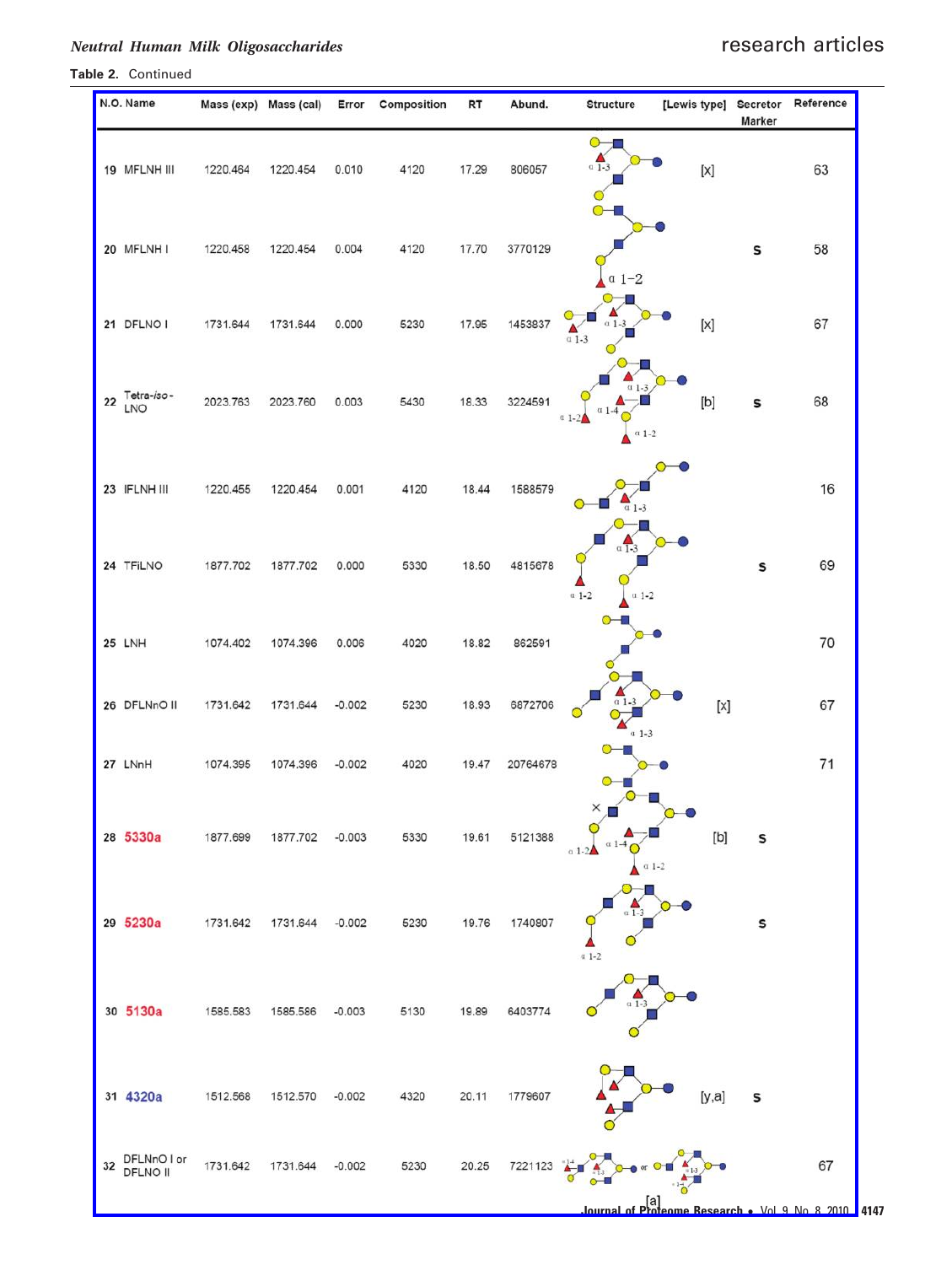# research articles **Wu et al. Wu et al. Wu et al. Wu et al. Wu et al. Wu et al.**

### **Table 2.** Continued

| N.O. Name                  |                    |          |          | Mass (exp) Mass (cal) Error Composition | RT    | Abund.        | <b>Structure</b>                                                | [Lewis type] Secretor Reference                                                                                                                                                                                                                                         | Marker |    |
|----------------------------|--------------------|----------|----------|-----------------------------------------|-------|---------------|-----------------------------------------------------------------|-------------------------------------------------------------------------------------------------------------------------------------------------------------------------------------------------------------------------------------------------------------------------|--------|----|
| 33 6440a                   | 2388.891           | 2388.892 | $-0.001$ | 6440                                    | 20.25 | 750700        | $O-I$<br>$a$ 1-3 $\triangle$<br>$\alpha$ 1-4 $\Delta$<br>$a1-2$ | [X,b]<br>$a$ 1-2                                                                                                                                                                                                                                                        | S      |    |
| 34 6340a                   | 2242.835           | 2242.834 | 0.001    | 6340                                    | 20.33 | 645652        | $\bullet$<br>$a1-4$                                             | [b]<br>$\alpha$ 1-2                                                                                                                                                                                                                                                     | S      |    |
| 35 6340b                   | 2242.835           | 2242.834 | 0.001    | 6340                                    | 20.65 | 3053118       | $\circ$ -<br>$\alpha$ 1-44<br>$a1-4$                            | [a]                                                                                                                                                                                                                                                                     |        |    |
| 36 p-LNH                   | 1074.396           | 1074.396 | $-0.001$ | 4020                                    | 22.70 | 594027        |                                                                 |                                                                                                                                                                                                                                                                         |        | 58 |
| 37 5130b                   | 1585.585           | 1585.586 | $-0.001$ | 5130                                    | 20.76 | 391731        |                                                                 | [a]                                                                                                                                                                                                                                                                     |        |    |
| 38 DFLNHc                  | 1366.510           | 1366.512 | $-0.002$ | 4220                                    | 20.78 | 1839355       |                                                                 | $[b] \centering% \includegraphics[width=1.0\textwidth]{Figures/PD1.png} \caption{The 3D (top) and the 4D (bottom) of the 3D (bottom) and the 4D (bottom) of the 3D (bottom) and the 4D (bottom) of the 3D (bottom). The 3D (bottom) is the 3D (bottom).} \label{fig:1}$ | s      |    |
| 39 6340c                   | 2242.836           | 2242.834 | 0.001    | 6340                                    | 21.22 | 332242        | $\times$                                                        | $[{\mathsf y}]$                                                                                                                                                                                                                                                         | s      |    |
| 40 6240a                   | 2096.780           | 2096.776 | 0.004    | 6240                                    | 21.34 | 3805063       | $a$ 1-3<br>[a]                                                  |                                                                                                                                                                                                                                                                         |        |    |
| 41 F-LNO                   | 1585.588           | 1585.586 | 0.002    | 5130                                    |       | 21.36 1651982 | $O-I$<br>$O-I$                                                  |                                                                                                                                                                                                                                                                         |        | 72 |
| 42 5230b 1731.649 1731.644 |                    |          | 0.005    | 5230                                    | 21.48 | 3389544       |                                                                 | $[ \times ]$<br>$a$ 1-3                                                                                                                                                                                                                                                 | s      |    |
| 43 IFLNH I                 | 1220.457  1220.454 |          | 0.003    | 4120                                    | 21.55 | 2491388       | $a$ 1-2                                                         |                                                                                                                                                                                                                                                                         | S      | 16 |
| 44 5130c                   | 1585.585  1585.586 |          | $-0.002$ | 5130                                    | 22.27 | 2861336       | $\alpha$ 1-2                                                    |                                                                                                                                                                                                                                                                         | s      |    |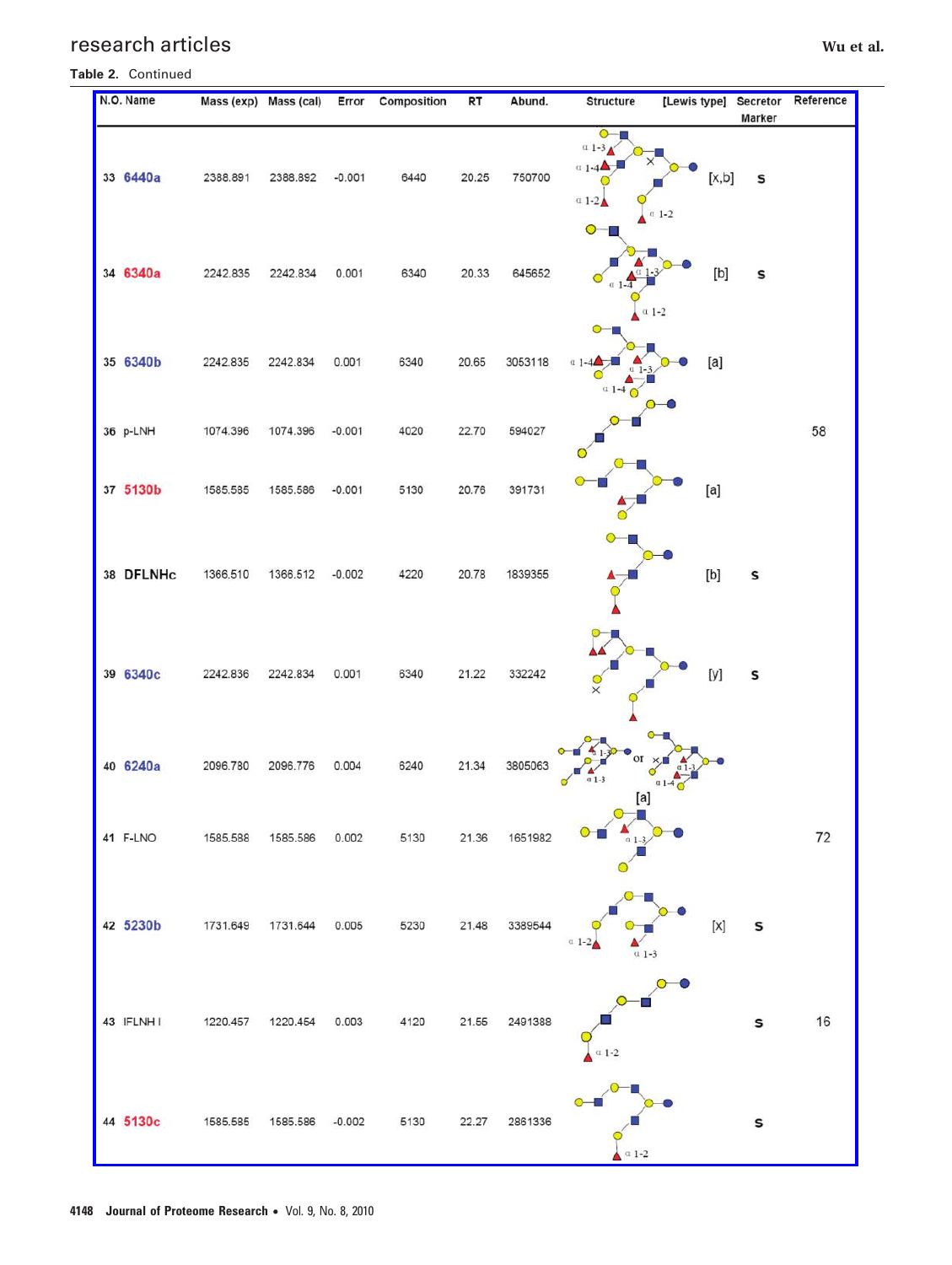**Table 2.** Continued



*<sup>a</sup>* The red names like **4120a** are new structures, the blue names like **4320a** are possible structures. Monosaccharides composition 3Hex:2Fuc:1HexNAc:0NeuAc represented as 3210. The abundance is from HPLC-Chip/TOF counts per seconds (cps). **S** are secretor Markers which have  $Fuc(\alpha 1-2)$ .



- (1) HMOs can be divided into those with a linear core (Supplementary Figure 5, L) and a branched core (**B**) structure.
- (2) For linear core structures, the GlcNAc attached to the lactose core will always have the  $\beta$ 1-3 linkage (**L**) with no exception observed thus far.
- (3) For linear core structures, a single fucose on the reducing end always links via  $\alpha$ 1-3 (**L1**), the same as the observation in Stahl et al.<sup>7,13</sup>
- (4) Monofucosylated structure with the fucose attached to a nonreducing terminal Gal( $\beta$ 1-3) is always Fuc( $\alpha$ 1-2) (L2) to yield a type I H antigen. The  $Fuc(\alpha 1-2)$  characterizes the secretor status of the mother.
- (5) In the branched core structure, the galactose bound to the GlcNAc( $\beta$ 1-6) will always have the  $\beta$ 1-4 linkage with no exception observed so far (**B**). The galactose on the GlcNAc( $\beta$ 1-3) branch can either be Gal( $\beta$ 1-3) or ( $\beta$ 1-4).
- (6) In a branched core structure, no fucosylation is found on the reducing end (**B3**).
- (7) For monofucosylated structure, the Fuc( $\alpha$ 1-2) always attached to the Gal $(\beta1-3)$  (B1) but not the Gal $(\beta1-4)$ (**B2**).

HMOs contain a number of Lewis epitopes including Lewis a, b, x, and y. From the pooled sample we can make some general conclusions regarding the relative abundances of each epitope. Lewis a  $(8-13\%)$  and Lewis x  $(10-15\%)$  are about equally abundant and more abundant than Lewis b and y. Lewis b  $(4-8\%)$  is found to be more abundant than Lewis y  $(1-3\%)$  (Supplementary Table 2). This observation is consistent with the proposed biosynthetic pathway (pathways in Supplementary Figure 5). Lewis b is formed from both Lewis a and the type I H antigen, whereas Lewis y can only come from Lewis x.

Finally, the larger oligosaccharide structures such as TFLNH and 6340b (Table 2) offer some intriguing characteristics like the presence of multiple epitopes. Multiple epitopes may enhance the activity of these compounds. Elucidating their structures offer a greater challenge, although a recent report by Amano et al.<sup>73</sup> described strategies to access them.

**Acknowledgment.** Funding provided by the National Institutes of Health (HD059127 and HD061923), UC

Discovery, and the California Dairy Research Fund are gratefully acknowledged.

**Supporting Information Available:** Workflow for analyzing HMOs structures; MALDI FTICR-MS spectra of pooled HMO sample with the list of monosaccharide compositions in positive mode and negative mode; tandem MS spectra obtained by IRMPD of two LNFP isomers; confirmation of the position of fucose in *m*/*z* 1243.4 from HPLC fraction 21 by tandem MS; linkage rules obtained from the analysis of HMO structures; deconvoluted data from HPLC-Chip/TOF with accurate masses, monosaccharide compositions, retention times, and relative abundances assigned for the HMOs; ratio of Lewis epitopes based on partial library. This material is available free of charge via the Internet at http://pubs.acs.org.

### **References**

- (1) Coppa, G. V.; Pierani, P.; Zampini, L.; Carloni, I.; Carlucci, A.; Gabrielli, O. Oligosaccharides in human milk during different phases of lactation. *Acta Paediatr.* **1999**, *88*, 89–94.
- (2) Kunz, C.; Rudloff, S.; Baier, W.; Klein, N.; Strobel, S. Oligosaccharides in human milk: Structural, functional, and metabolic aspects. *Ann. Rev. Nutr.* **2000**, *20*, 699–722.
- (3) Kunz, C.; Rudloff, S. Health promoting aspects of milk oligosaccharides. *Int. Dairy J.* **2006**, *16* (11), 1341–1346.
- (4) Boehm, G.; Stahl, B. Oligosaccharides from milk. *J. Nutr.* **2007**, *137* (3), 847S–849S.
- (5) Bode, L. Recent advances on structure, metabolism, and function of human milk oligosaccharides. *J. Nutr.* **2006**, *136* (8), 2127–2130.
- (6) Newburg, D. S.; Ruiz-Palacios, G. M.; Morrow, A. L. Human milk glycans protect infants against enteric pathogens. *Ann. Rev. Nutr.* **2005**, *25*, 37–58.
- (7) Boehm, G.; Stahl, B. *Functional Dairy Products*; CRC Press: Cambridge, England, 2003; p 203.
- (8) Morrow, A. L.; Ruiz-Palacios, G. M.; Altaye, M.; Jiang, X.; Guerrero, M. L.; Meinzen-Derr, J. K.; Farkas, T.; Chaturvedi, P.; Pickering, L. K.; Newburg, D. S. Human milk oligosaccharides are associated with protection against diarrhea in breast-fed infants. *J. Pediatr.* **2004**, *145* (3), 297–303.
- (9) Jiang, X.; Huang, P. W.; Zhong, W. M.; Tan, M.; Farkas, T.; Morrow, A. L.; Newburg, D. S.; Ruiz-Palacios, G. M.; Pickering, L. K. Human milk contains elements that block binding of noroviruses to human histo-blood group antigens in saliva. *J. Infect. Dis.s* **2004**, *190* (10), 1850–1859.
- (10) Locascio, R. G.; Ninonuevo, M. R.; Freeman, S. L.; Sela, D. A.; Grimm, R.; Lebrilla, C. B.; Mills, D. A.; German, J. B. Glycoprofiling of bifidobacterial consumption of human milk oligosaccharides demonstrates strain specific, preferential consumption of small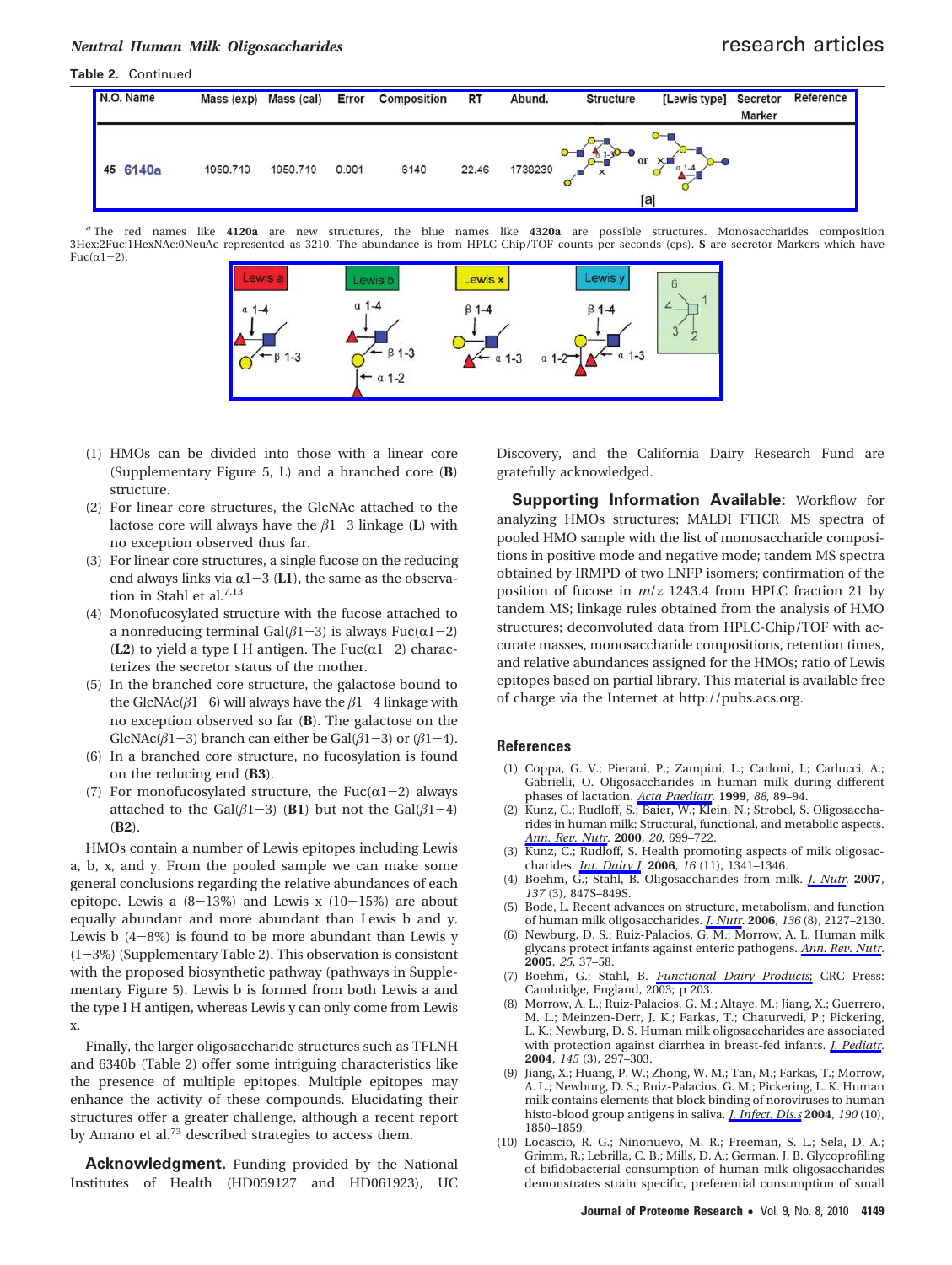## research articles **Wu et al. Wu et al. Wu et al. Wu et al. Wu et al. Wu et al.**

chain glycans secreted in early human lactation. *J. Agric. Food Chem.* **2007**, *55* (22), 8914–8919.

- (11) Coppa, G. V.; Gabrielli, O. Human milk oligosaccharides as prebiotics. In *Therapeutic Microbiology: Probiotics and Related Strategies*; ASM Press: Washington, DC, 2008; Vol. 131, pp 131- 145.
- (12) Lowe, J. B. *Biochemistry and Biosynthesis of ABH and Lewis Antigens*; Plenum Press: New York, 1995; pp 75-115.
- (13) Finke, B.; Stahl, B.; Pfenninger, A.; Karas, M.; Daniel, H.; Sawatzki, G. Analysis of high-molecular-weight oligosaccharides from human milk by liquid chromatography and MALDI-MS. *Anal. Chem.* **1999**, *71* (17), 3755–3762.
- (14) Pfenninger, A.; Karas, M.; Finke, B.; Stahl, B.; Sawatzki, G. Matrix optimization for matrix-assisted laser desorption/ionization mass spectrometry of oligosaccharides from human milk. *J. Mass Spectrom.* **1999**, *34* (2), 98–104.
- (15) Pfenninger, A.; Karas, M.; Finke, B.; Stahl, B. Structural analysis of underivatized neutral human milk oligosaccharides in the negative ion mode by nano-electrospray MSn (Part 1: Methodology). *J. Am. Soc. Mass Spectrom.* **2002**, *13* (11), 1331–1340.
- (16) Pfenninger, A.; Karas, M.; Finke, B.; Stahl, B. Structural analysis of underivatized neutral human milk oligosaccharides in the negative ion mode by nano-electrospray MSn (Part 2: Application to isomeric mixtures). *J. Am. Soc. Mass Spectrom.* **2002**, *13* (11), 1341– 1348.
- (17) Stahl, B.; Thurl, S.; Zeng, J. R.; Karas, M.; Hillenkamp, F.; Steup, M.; Sawatzki, G. Oligosaccharides from human milk as revealed by matrix-assisted laser-desorption ionization mass-spectrometry. *Anal. Biochem.* **1994**, *223* (2), 218–226.
- (18) Chai, W. G.; Piskarev, V. E.; Zhang, Y. B.; Lawson, A. M.; Kogelberg, H. Structural determination of novel lacto-N-decaose and its monofucosylated analogue from human milk by electrospray tandem mass spectrometry and H-1 NMR spectroscopy. *Arch. Biochem. Biophys.* **2005**, *434* (1), 116–127.
- (19) Nakhla, T.; Fu, D. T.; Zopf, D.; Brodsky, N. L.; Hurt, H. Neutral oligosaccharide content of preterm human milk. *Br. J. Nutr.* **1999**, *82* (5), 361–367.
- (20) Thurl, S.; MullerWerner, B.; Sawatzki, G. Quantification of individual oligosaccharide compounds from human milk using highpH anion-exchange chromatography. *Anal. Biochem.* **1996**, *235* (2), 202–206.
- (21) Shen, Z. J.; Warren, C. D.; Newburg, D. S. High-performance capillary electrophoresis of sialylated oligosaccharides of human milk. *Anal. Biochem.* **2000**, *279* (1), 37–45.
- (22) Sumiyoshi, W.; Urashima, T.; Nakamura, T.; Arai, I.; Saito, T.; Tsumura, N.; Wang, B.; Brand-Miller, J.; Watanabe, Y.; Kimura, K. Determination of each neutral oligosaccharide in the milk of Japanese women during the course of lactation. *Br. J. Nutr.* **2003**, *89* (1), 61–69.
- (23) Suzuki, M.; Suzuki, A. Structural characterization of fucosecontaining oligosaccharides by high-performance liquid chromatography and matrix-assisted laser desorption/ionization time-offlight mass spectrometry. *Biol. Chem.* **2001**, *382* (2), 251–257.
- (24) Charlwood, J.; Tolson, D.; Dwek, M.; Camilleri, P. A detailed analysis of neutral and acidic carbohydrates in human milk. *Anal. Biochem.* **1999**, *273* (2), 261–277.
- (25) Bahr, U.; Pfenninger, A.; Karas, M.; Stahl, B. High sensitivity analysis of neutral underivatized oligosaccharides by nanoelectrospray mass spectrometry. *Anal. Chem.* **1997**, *69* (22), 4530–4535.
- (26) Pfenninger, A.; Chan, S. Y.; Karas, M.; Finke, B.; Stahl, B.; Costello, C. E. Mass spectrometric detection of multiple extended series of neutral highly fucosylated N-acetyllactosamine oligosaccharides in human milk. *Int. J. Mass Spectrom.* **<sup>2008</sup>**, *<sup>278</sup>* (2-3), 129–136.
- (27) Ninonuevo, M. R.; Park, Y.; Yin, H. F.; Zhang, J. H.; Ward, R. E.; Clowers, B. H.; German, J. B.; Freeman, S. L.; Killeen, K.; Grimm, R.; Lebrilla, C. B. A strategy for annotating the human milk glycome. *J. Agric. Food Chem.* **2006**, *54* (20), 7471–7480.
- (28) Newburg, D. S.; Neubauer, S. H. *Handbook of Milk Composition*; Academic Press: New York, 1995.
- (29) Urashima, T., Asakuma, S., Messer, M., *Milk oligosaccharides; Comprehensive Glycoscience*; Elsevier: Amsterdam, 2007; pp 695- 724.
- (30) Ninonuevo, M.; An, H. J.; Yin, H. F.; Killeen, K.; Grimm, R.; Ward, R.; German, B.; Lebrilla, C. Nanoliquid chromatography-mass spectrometry of oligosaccharides employing graphitized carbon chromatography on microchip with a high-accuracy mass analyzer. *Electrophoresis* **2005**, *26* (19), 3641–3649.
- (31) Yin, N. F.; Killeen, K.; Brennen, R.; Sobek, D.; Werlich, M.; van de Goor, T. V. Microfluidic chip for peptide analysis with an integrated HPLC column, sample enrichment column, and nanoelectrospray tip. *Anal. Chem.* **2005**, *77* (2), 527–533.
- **4150 Journal of Proteome Research •** Vol. 9, No. 8, 2010
- (32) Yin, H. F.; Killeen, K. The fundamental aspects and applications of Agilent HPLC-Chip. *J. Sep. Sci.* **2007**, *30* (10), 1427–1434.
- Koizumi, K. High-performance liquid chromatographic separation of carbohydrates on graphitized carbon columns. *J. Chromatogr. <sup>A</sup>* **<sup>1996</sup>**, *<sup>720</sup>* (1-2), 119–126.
- (34) Antonio, C.; Pinheiro, C.; Chaves, M. M.; Ricardo, C. P.; Ortuno, M. F.; Thomas-Oates, J. Analysis of carbohydrates in Lupinus albus stems on imposition of water deficit, using porous graphitic carbon liquid chromatography-electrospray ionization mass spectrometry. *J. Chromatogr. A* **<sup>2008</sup>**, *<sup>1187</sup>* (1-2), 111–118.
- (35) Guile, G. R.; Rudd, P. M.; Wing, D. R.; Prime, S. B.; Dwek, R. A. A rapid high-resolution high-performance liquid chromatographic method for separating glycan mixtures and analyzing oligosaccharide profiles. *Anal. Biochem.* **1996**, *240* (2), 210–226.
- (36) Penn, S. G.; Cancilla, M. T.; Lebrilla, C. B. Collision-induced dissociation of branched oligosaccharide ions with analysis and calculation of relative dissociation thresholds. *Anal. Chem.* **1996**, *68* (14), 2331–2339.
- (37) Tseng, K.; Hedrick, J. L.; Lebrilla, C. B. Catalog-library approach for the rapid and sensitive structural elucidation of oligosaccharides. *Anal. Chem.* **1999**, *71* (17), 3747–3754.
- (38) Cancilla, M. T.; Wang, A. W.; Voss, L. R.; Lebrilla, C. B. Fragmentation reactions in the mass spectrometry analysis of neutral oligosaccharides. *Anal. Chem.* **1999**, *71* (15), 3206–3218.
- (39) Lancaster, K. S.; An, H. J.; Li, B. S.; Lebrilla, C. B. Interrogation of N-linked oligosaccharides using infrared multiphoton dissociation in FT-ICR mass spectrometry. *Anal. Chem.* **2006**, *78* (14), 4990– 4997.
- (40) Zhang, J. H.; Schubothe, K.; Li, B. S.; Russell, S.; Lebrilla, C. B. Infrared multiphoton dissociation of O-linked mucin-type oligosaccharides. *Anal. Chem.* **2005**, *77* (1), 208–214.
- (41) Xie, Y. M.; Lebrilla, C. B. Infrared multiphoton dissociation of alkali metal-coordinated oligosaccharides. *Anal. Chem.* **2003**, *75* (7), 1590–1598.
- (42) Xie, Y. M.; Tseng, K.; Lebrilla, C. B.; Hedrick, J. L. Targeted use of exoglycosidase digestion for the structural elucidation of neutral O-linked oligosaccharides. *J. Am. Soc. Mass Spectrom.* **2001**, *12* (8), 877–884.
- (43) Zhang, J. H.; Lindsay, L. L.; Hedrick, J. L.; Lebrilla, C. B. Strategy for profiling and structure elucidation of mucin-type oligosaccharides by mass spectrometry. *Anal. Chem.* **2004**, *76* (20), 5990–6001.
- (44) Pabst, M.; Bondili, J. S.; Stadlmann, J.; Mach, L.; Altmann, F. Mass plus retention time  $=$  structure: A strategy for the analysis of N-glycans by carbon LC-ESI-MS and its application to fibrin N-glycans. *Anal. Chem.* **2007**, *79* (13), 5051–5057.
- (45) Tao, N.; Depeters, E. J.; Freeman, S.; German, J. B.; Grimm, R.; Lebrilla, C. B. Bovine milk glycome. *J. Dairy Sci.* **2008**, *91* (10), 3768–3778.
- (46) Packer, N. H.; Lawson, M. A.; Jardine, D. R.; Redmond, J. W. A general approach to desalting oligosaccharides released from glycoproteins. *Glycoconjugate J.* **1998**, *15* (8), 737–747.
- (47) Tao, N.; DePeters, E. J.; German, J. B.; Grimm, R.; Lebrilla, C. B. Variations in bovine milk oligosaccharides during early and middle lactation stages analyzed by high-performance liquid chromatography-chip/mass spectrometry. *J. Dairy Sci.* **2009**, *92* (7), 2991– 3001.
- (48) Knox, J. H.; Ross, P. Carbon-based packing materials for liquid chromatography - Structure, performance, and retention mechanisms. In *Advances in Chromatography*; Marcel Dekker: New York, 1997; *<sup>37</sup>*, pp 73-119.
- (49) Ross, P.; Knox, J. H. Carbon-based packing materials for liquid chromatography: Applications. In *Advances in Chromatography*; New York, 1997, 1997; Vol. 37, pp 121-162.
- (50) Domon, B.; Costello, C. E. A systematic nomenclature for carbohydrate fragmentations in FAB-MS MS spectra of glycoconjugates. *Glycoconjugate J.* **1988**, *5* (4), 397–409.
- (51) Zechel, D. L.; Withers, S. G. Glycosidase mechanisms: Anatomy of a finely tuned catalyst. *Acc. Chem. Res.* **2000**, *33* (1), 11–18.
- (52) Montreuil, J. Structure De Deux Triholosides Isoles Du Lait De Femme. *C. R. Hebd. Seances Acad. Sci.* **1956**, *242* (1), 192–193.
- (53) Kuhn, R.; Gauhe, A. Uber Die Lacto-Difuco-Tetraose Der Frauenmilch - Ein Beitrag Zur Strukturspezifitat Der Blutgruppensubstanz Leb. *Ann. Chem.-Justus Liebig* **<sup>1958</sup>**, *<sup>611</sup>* (1-3), 249–253.
- (54) Kuhn, R.; Gauhe, A. Uber Ein Kristallisiertes, Lea-Aktives Hexasaccharid Aus Frauenmilch. *Chem. Ber. Recl.* **1960**, *93* (3), 647–651.
- (55) Kuhn, R.; Baer, H. H.; Gauhe, A. Die Konstitution Der Lacto-N-Fucopentaose Ii - Ein Beitrag Zur Spezifitat Der Blutgruppensubstanz Lea. *Chem. Ber. Recl.* **1958**, *91* (2), 364–374.
- (56) Strecker, G.; Montreui, J. Isolation and study on structure of 16 oligosaccharides isolated from human urine. *C. R. Hebd. Seances Acad. Sci. Ser. D* **1973**, *277* (14), 1393-–1396.